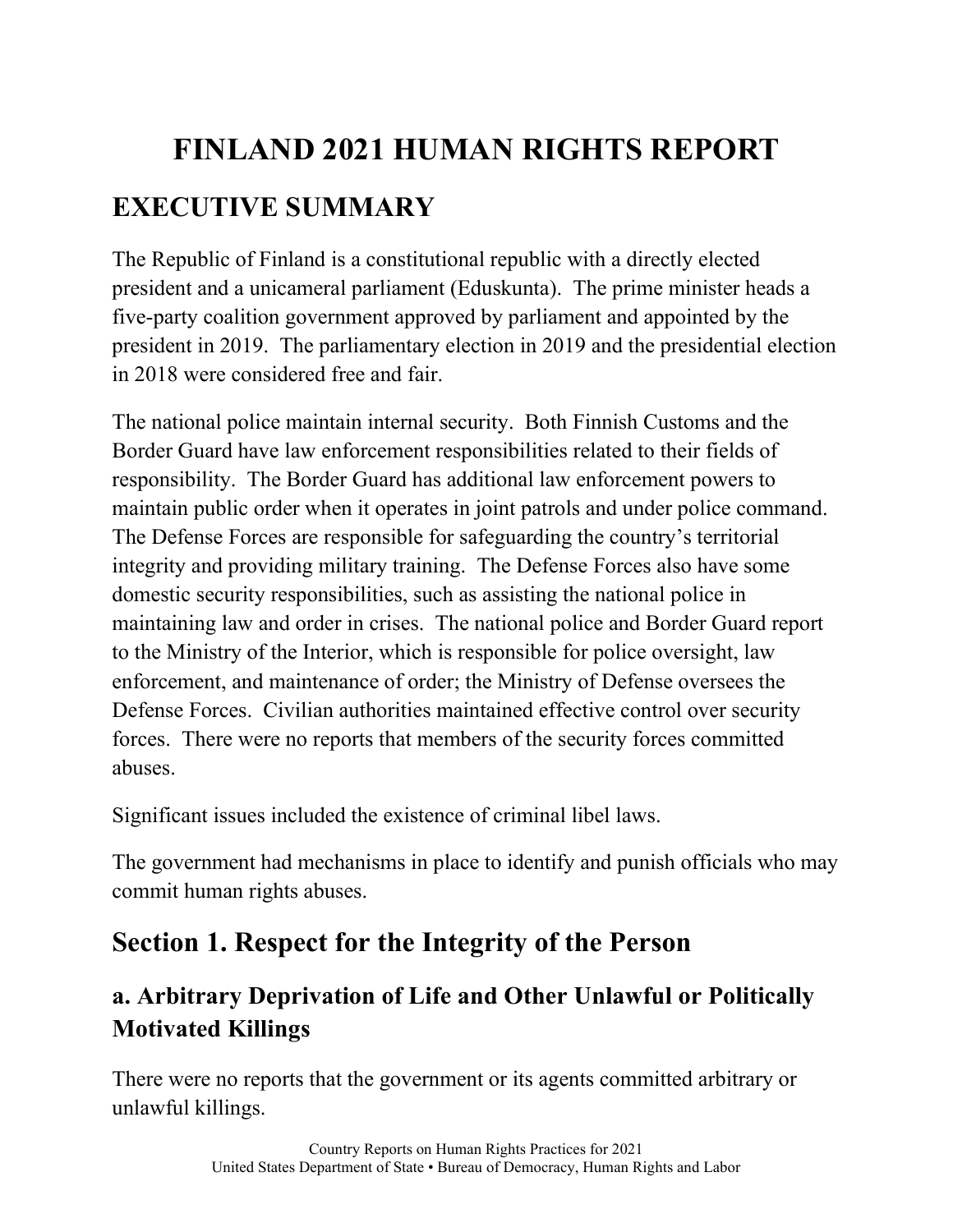### **b. Disappearance**

There were no reports of disappearances by or on behalf of government authorities.

# **c. Torture and Other Cruel, Inhuman, or Degrading Treatment or Punishment**

The constitution and law prohibit such practices, and there were no reports that government officials employed them.

#### **Prison and Detention Center Conditions**

There were no significant reports regarding prison or detention center conditions that raised human rights concerns.

P**hysical Conditions:** There were no major concerns in prisons and detention centers regarding physical conditions or inmate abuse. In its most recent report on May 5 on prison and detention center conditions in the country, the Council of Europe's Committee for the Prevention of Torture (CPT) noted insufficient lighting in remand cells in the Espoo, Haukipudas, Pasila, and Ylivieska police stations and poor states of repair in some cells in the Espoo, Kemijarvi, and Pasila police stations.

Reported incidences of inmate violence increased over the previous two years. Some cases of inmate prisoner violence remained unresolved due to a lack of human resources and out-of-date security equipment. A review of instances of prisoner violence by the public broadcaster Yle in July revealed long delays in preliminary investigation of prisoner violence, often resulting in insufficient evidence being available to investigators. Prisoners fearful for their own safety were held in conditions often approaching solitary confinement, the CPT stated.

The Finnish branch of Amnesty International highlighted that availability of COVID-19 vaccines in prisons and detention centers, and visitation rights were both limited during the pandemic. The World Health Organization's Regional Office for Europe stated that as of July, the country's vaccination rate among prisoners was 34.4 percent. Approximately 42 percent of the general population was fully vaccinated at the same time.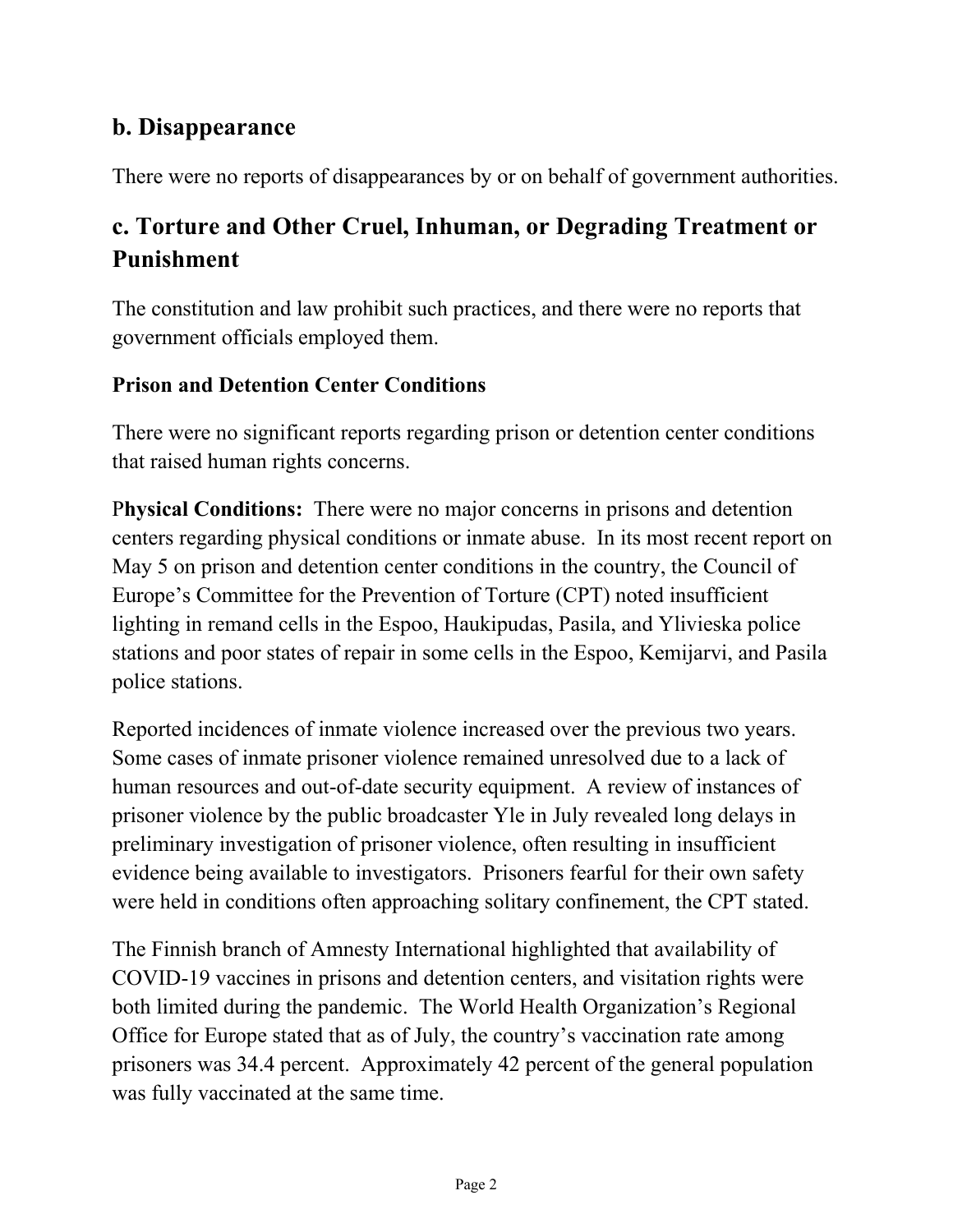**Administration:** Authorities conducted investigations of credible allegations of mistreatment.

**Independent Monitoring:** The government permitted monitoring visits by independent human rights observers. On May 5, the CPT released the report on its most recent visit to the country in September 2020.

# **d. Arbitrary Arrest or Detention**

The constitution and law prohibit arbitrary arrest and detention and provide for the right of any person to challenge the lawfulness of his or her arrest or detention in court. The government generally observed these requirements.

#### **Arrest Procedures and Treatment of Detainees**

The law requires police to have a warrant issued by a prosecutor to make an arrest. Police must obtain a warrant within three days if an individual is arrested while committing a crime. Arrested persons must receive a court hearing within three days of arrest, and police must promptly inform detainees of the charges against them. Authorities respected most of these rights. Before trial most defendants awaiting trial are eligible for conditional release on personal recognizance. Detainees generally have access to a lawyer promptly after arrest. Persons detained for "minor" criminal offenses, however, do not have a right to an attorney from the outset of detention or prior to interrogation. The government must provide lawyers for the indigent. The May 5 CPT report noted that delays in notification of custody were "frequent and widespread" and could be delayed up to 96 hours, especially if the detainee was a foreigner. It reported that the placement of pretrial detainees in police custody instead of prison decreased since 2014 but remained a concern.

### **e. Denial of Fair Public Trial**

The constitution and law provide for an independent judiciary, and the government generally respected judicial independence and impartiality.

#### **Trial Procedures**

The constitution and law provide for the right to a fair and public trial, and an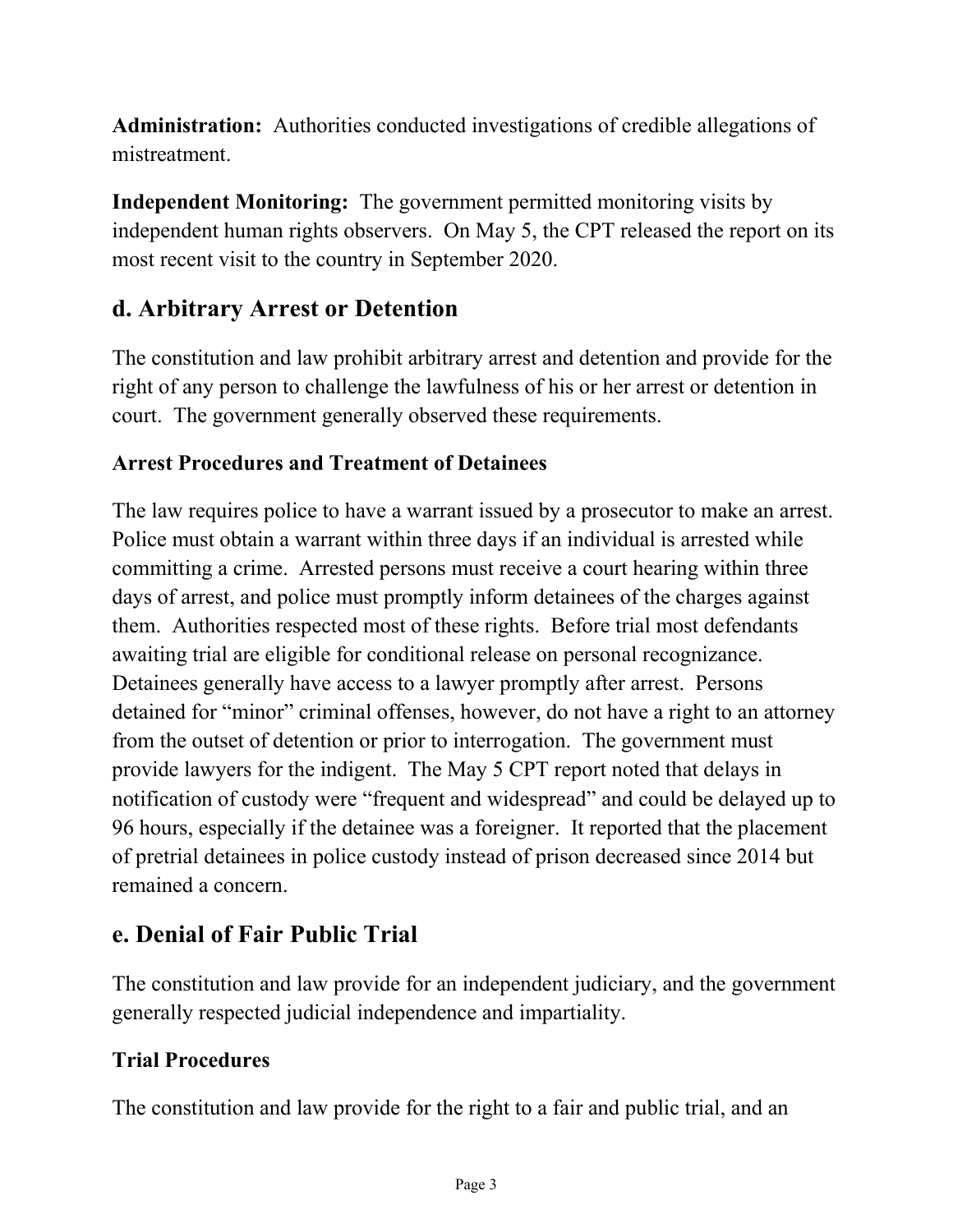independent judiciary generally enforced this right.

Defendants are presumed innocent until proven guilty. Authorities generally informed detainees promptly and in detail of the charges against them. Trials are public and take place without undue delay. Defendants have a right to a fair trial, to be present at their trial, and to consult an attorney of their choice in a timely manner before trial. The government provides attorneys at public expense if defendants cannot afford counsel. Authorities give defendants adequate time and facilities to prepare their defense. Defendants are provided free interpretation as necessary from the moment an individual is charged through all appeals. They may confront and question witnesses for the prosecution and present witnesses and evidence on their own behalf. Defendants may not be compelled to testify or confess guilt and have the right of appeal.

#### **Political Prisoners and Detainees**

There were no reports of political prisoners or detainees.

#### **Civil Judicial Procedures and Remedies**

Individuals or organizations may seek civil remedies through domestic courts for human rights violations. After they exhaust all avenues of appeal in national courts, persons and organizations may appeal court decisions involving alleged violations of the European Convention on Human Rights to the European Court of Human Rights.

#### **Property Seizure and Restitution**

The government reports Finland did not confiscate property belonging to Jews during the Holocaust era, that Holocaust-era restitution has not been an issue, and that no litigation or restitution claims were pending before authorities regarding real or immovable property covered by the 2009 Terezin Declaration on Holocaust Era Assets and Related Issues, which the government endorsed. While there were no known claims for movable Judaica or Jewish cultural property confiscated during the Holocaust era, journalists and representatives of the Finnish Jewish community stated they have no information as to the current whereabouts of movable property of the Central European Jews whom Finnish security services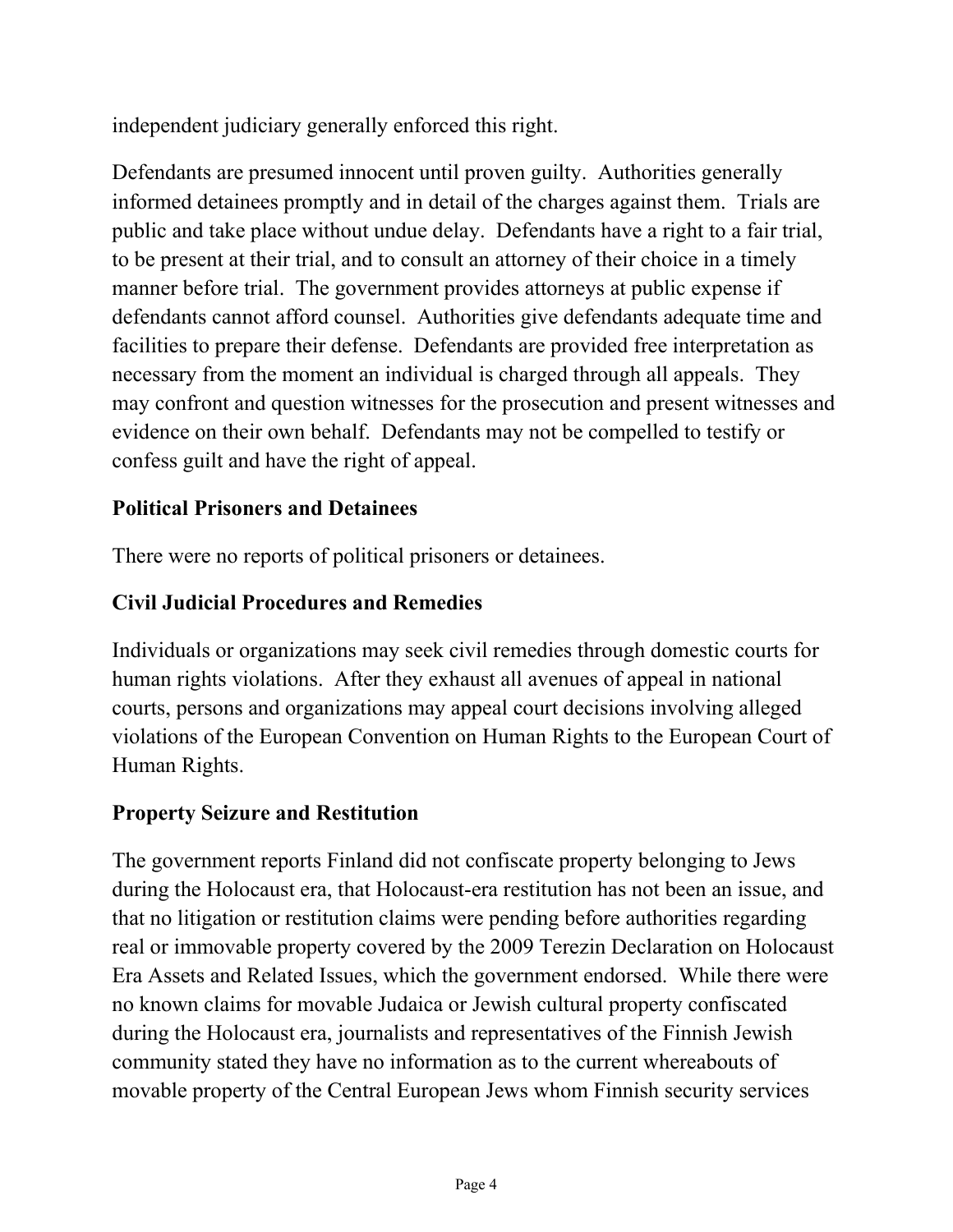deported.

The Department of State's Justice for Uncompensated Survivors Today (JUST) Act report to Congress, released publicly in July 2020, can be found on the Department's website: [https://www.state.gov/reports/just-act-report-to-congress/.](https://www.state.gov/reports/just-act-report-to-congress/)

# **f. Arbitrary or Unlawful Interference with Privacy, Family, Home, or Correspondence**

The constitution and law prohibit such actions. In September the Office of the Deputy Data Protection Ombudsman reprimanded the Police Board over the use of facial recognition software by the National Bureau for Investigation's Child Sexual Exploitation Unit. The ombudsman's report stated that the use of the facial recognition program Clearview AI did not comply with data security and data protection legislation. In response the National Bureau for Investigation said it would stop using the application.

# **Section 2. Respect for Civil Liberties**

# **a. Freedom of Expression, Including for Members of the Press and Other Media**

The constitution and law provide for freedom of expression, including for the press, and the government generally respected this right. An independent press, an effective judiciary, and a functioning democratic political system combined to promote freedom of expression, including for the press.

**Freedom of Expression:** Public speech intended to incite discrimination against any national, racial, religious, or ethnic group is a crime. Hate speech is not a separate criminal offense but may constitute grounds for an aggravated sentence for other offenses. On October 4, a court convicted Finns Party member of parliament Sebastian Tynkkynen on the charge of ethnic agitation in connection with Facebook posts he made in 2017 as part of a municipal election campaign. In the posts Tynkkynen published several pictures and texts implying that Muslim asylum seekers and immigrants were criminals preying on women and children. The court sentenced Tynkkynen to fines totaling 4,410 euros (\$5,070) and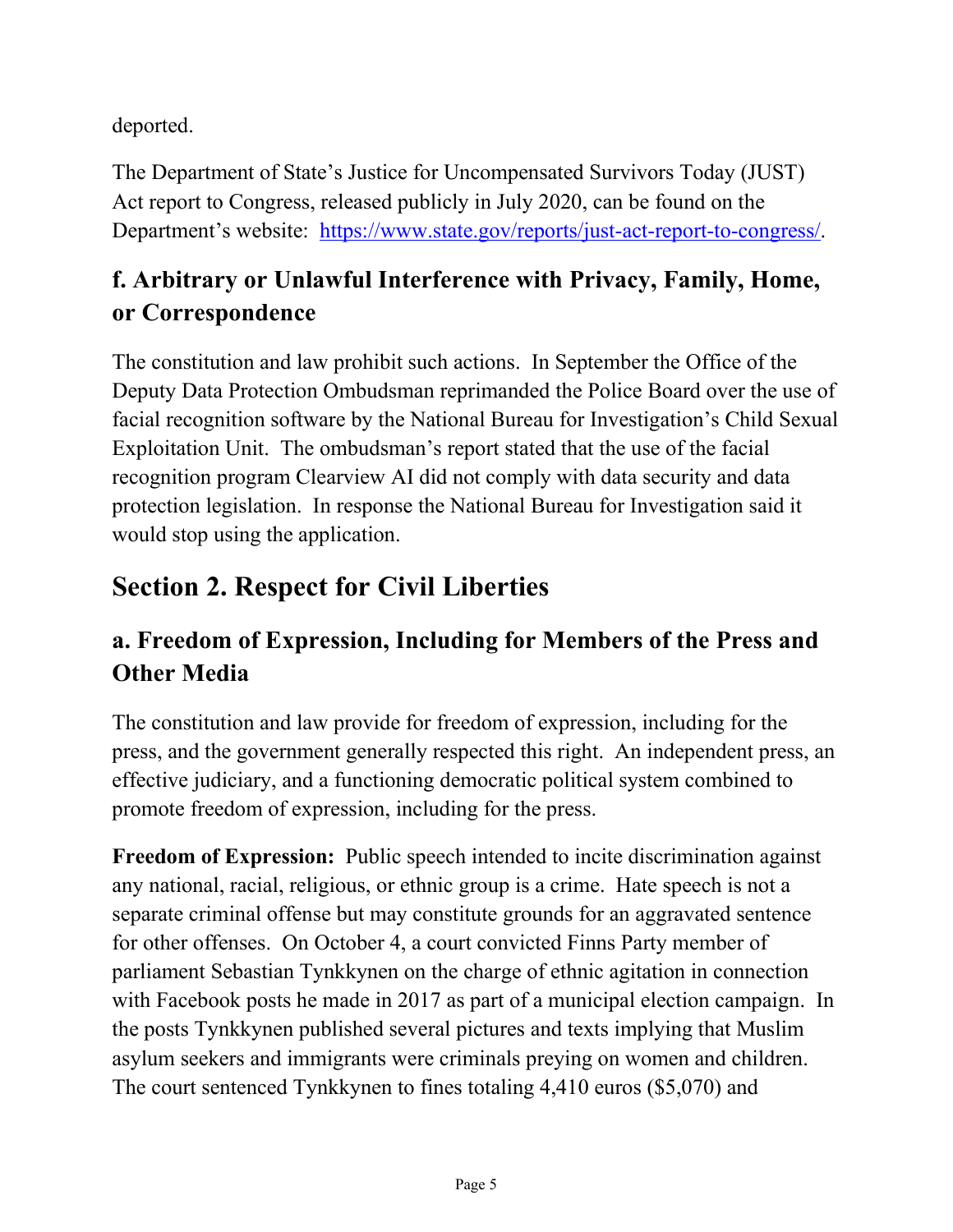demanded he delete the posts from his Facebook account.

**Freedom of Expression for Members of the Press and Other Media, Including Online Media:** The distribution of hate material intended to incite discrimination against any national, racial, religious, or ethnic group in print or broadcast media, books, or online newspapers or journals is a crime.

**Censorship or Content Restrictions:** On October 29, the deputy state prosecutor filed charges of disclosure of state secrets and attempted disclosure of state secrets against the daily newspaper *Helsingin Sanomat*'s reporters Laura Halminen and Tuomo Pietilainen, and editor of the political news department Kalle Silfverberg for an in-depth report on an intelligence facility located in Central Finland which was published in 2017. If convicted, the employees face a minimum of four months and maximum of four years in prison. The pretrial investigation found that the newspaper did not illegally acquire the documents, but police launched a separate investigation into how *Helsingin Sanomat* obtained the classified information.

**Libel/Slander Laws:** Defamation and aggravated defamation laws carry a maximum penalty of two years' imprisonment and a monetary fine. The law has a section relating to breaches of the sanctity of religion (blasphemy) that includes publicly blaspheming against God and for the purpose of offending, publicly defaming, or desecrating what is held to be sacred by a church or religious community. Conviction carries a penalty of up to six months' imprisonment and a monetary fine.

**Nongovernmental Impact:** On October 1, a law came into force that facilitates the prosecution of illegal threats made against journalists and researchers without the victim's first filing a complaint. The legislative change is meant to protect journalists and public officials from targeted harassment and to expand freedom of expression for members of the media.

Journalists who covered sensitive topics, including immigration, far-right organizations, Russia, and terrorism, reported harassment by private entities, including being targeted for defamation.

Journalist Jessikka Aro, who was the target of harassment for her reporting of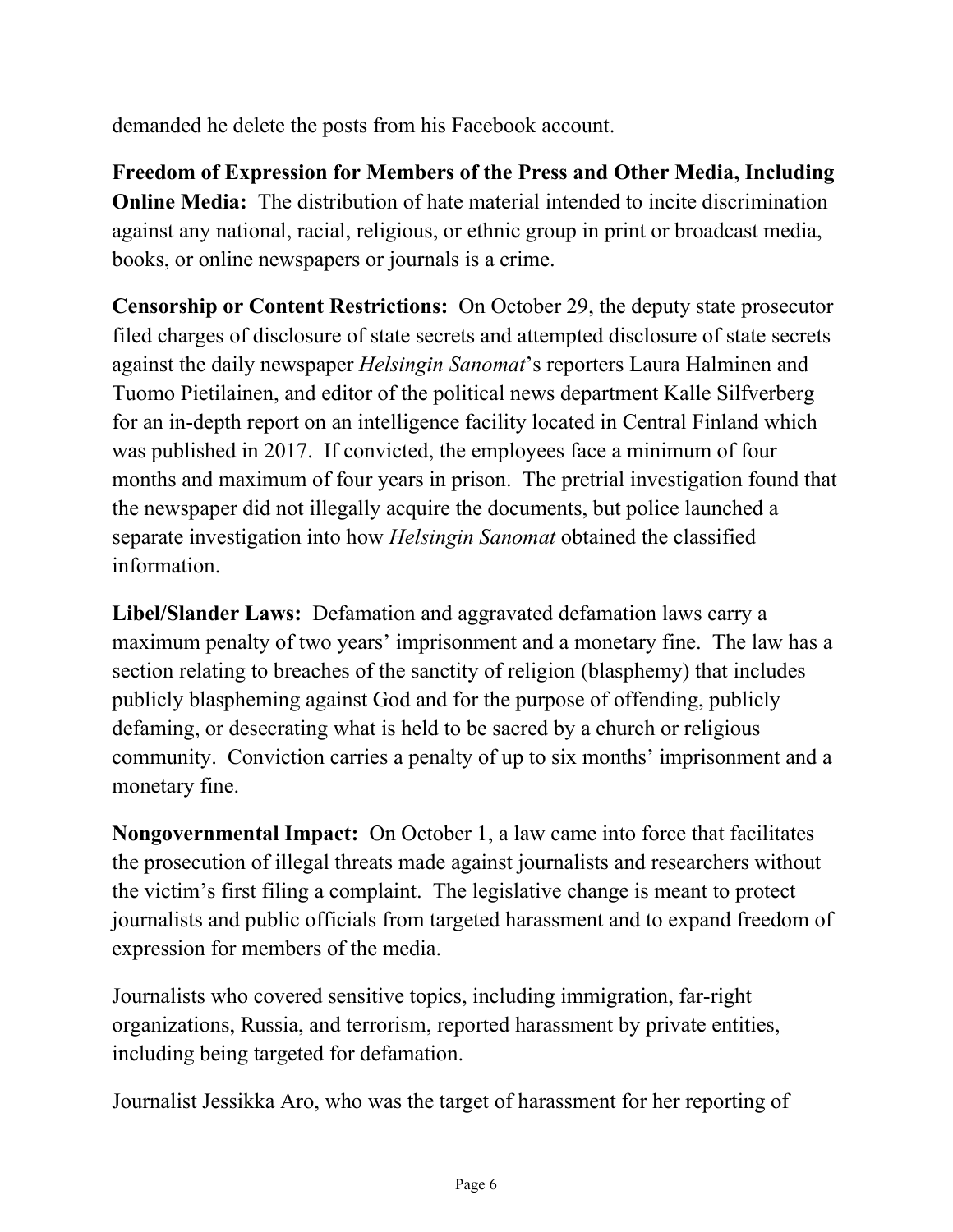Russian disinformation efforts, stated that she moved abroad for reasons of personal safety.

#### **Internet Freedom**

The government did not restrict or disrupt access to the internet or censor online content, and there were no credible reports the government monitored private online communications without appropriate legal authority.

#### **Academic Freedom and Cultural Events**

There were few government restrictions on academic freedom or cultural events. COVID-19 social-distancing protocols led to capacity and venue restrictions for public events. In March, 1,500 workers from the country's cultural sector held an outdoor demonstration to protest restrictions on events that they viewed as unfair compared to other sectors, such as the restaurant and bar industry.

## **b. Freedoms of Peaceful Assembly and Association**

The constitution and law provide for the freedoms of peaceful assembly and association, and the government generally respected these rights.

In October 2020, during a demonstration in Helsinki, police used pepper spray on peaceful protesters of the environmental group Extinction Rebellion Finland. In June the special prosecutor stated that an investigation of the officers for breach of duty and assault was nearing completion. In October, after additional demonstrations by Extinction Rebellion Finland led to arrests and contradictory reports about the security threat posed by the demonstrators, the National Police Board announced it would launch a second investigation of the actions of the Helsinki police.

# **c. Freedom of Religion**

See the Department of State's *International Religious Freedom Report* at [https://www.state.gov/religiousfreedomreport/.](https://www.state.gov/religiousfreedomreport/)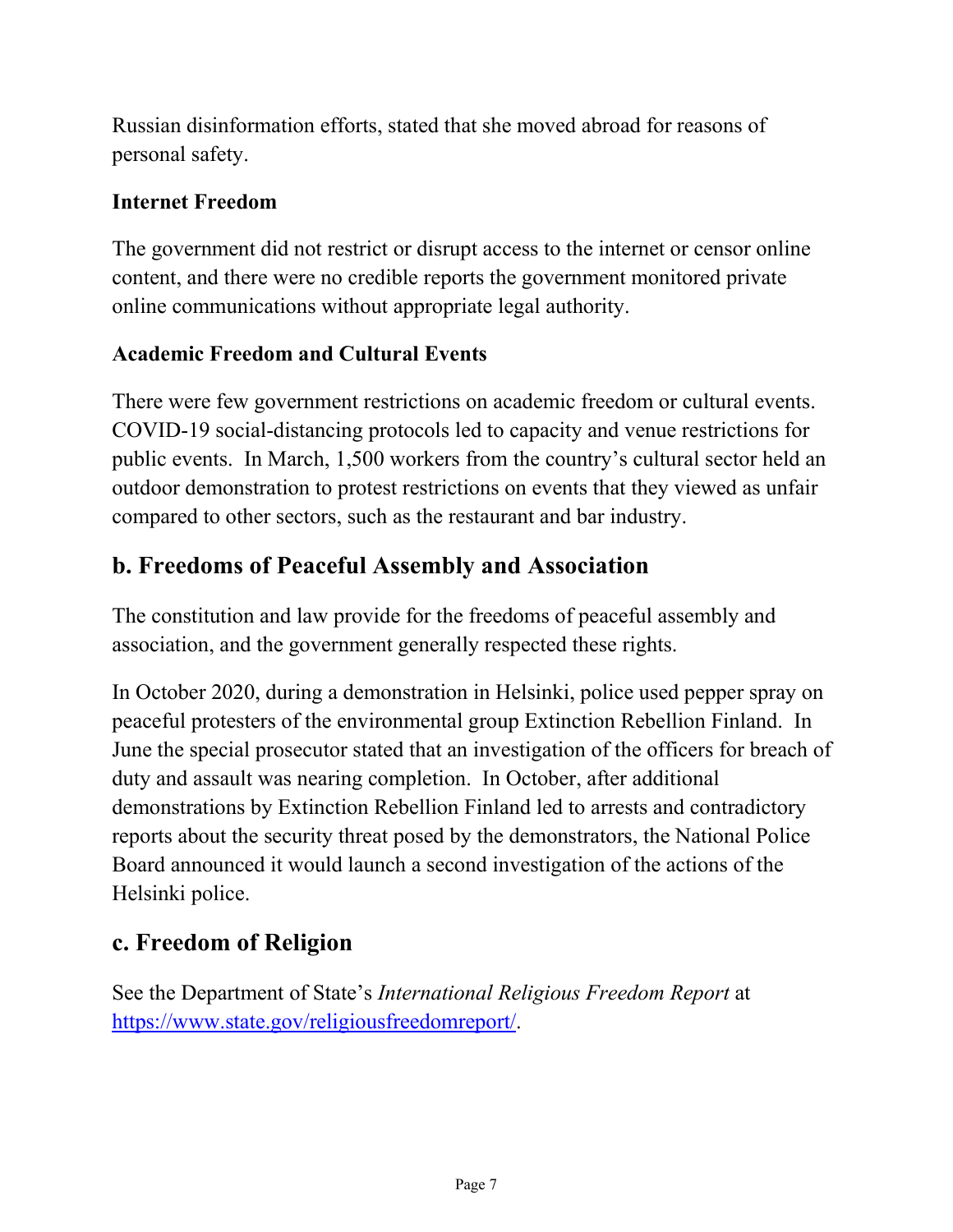# **d. Freedom of Movement and the Right to Leave the Country**

The constitution and law provide for freedom of internal movement, foreign travel, emigration, and repatriation, and the government generally respected these rights. The government continued to accept returned asylum seekers who had first entered in the country but then moved on to other European countries according to the Dublin III Regulation.

**Exile:** In July authorities confirmed the repatriation of a woman and her two children from the al-Hol refugee camp in Syria. From 2019 through July 2021, the government repatriated six women and 20 children from Syria who were displaced when ISIS collapsed. According to reports, at least four women and 11 children of those repatriated had left the al-Hol camp on their own without government assistance. A special envoy from the Ministry of Foreign Affairs estimated an additional five women and 10 children were in Syria, most of them in al-Hol. According to the nongovernmental organization (NGO) Human Rights Watch, an estimated 22 Finnish nationals were in Syrian refugee camps as of May 26.

# **e. Status and Treatment of Internally Displaced Persons**

Not applicable.

# **f. Protection of Refugees**

The government cooperated with the Office of the UN High Commissioner for Refugees (UNHCR) and other humanitarian organizations in providing protection and assistance to refugees, returning refugees, asylum seekers, stateless persons, and other persons of concern.

**Access to Asylum:** The law provides for the granting of asylum or refugee status, and the government has established a system for providing protection to refugees. Parliament sets an annual quota for refugee admissions, and the government decides its allocation. Asylum seekers have the right to free legal representation throughout their application procedure. According to civil society organizations, asylum seekers continued to lack adequate access to legal assistance during the initial stages of the asylum application process and during subsequent appeals.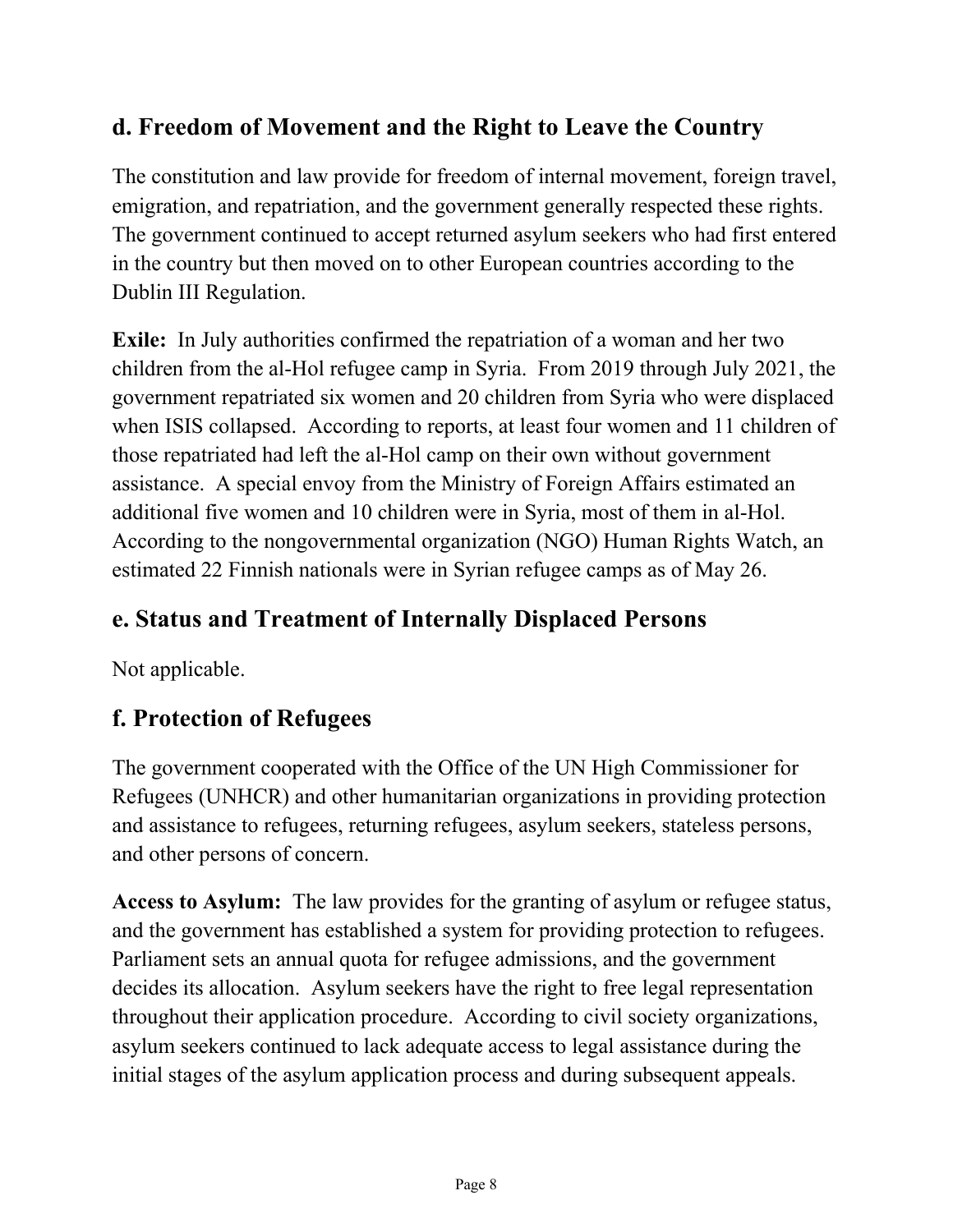As of October 25, 43 persons arrived in during the year from the EU countries located on the Mediterranean. The arrivals were part of the 174 vulnerable asylum seekers from the region that the government agreed to accept in 2020. Under this agreement, from July 2020 through May 2021, 108 unaccompanied children and adolescent asylum seekers arrived from Greece, 14 unaccompanied minors arrived from Cyprus, and 47 single-parent family asylum seekers, mostly citizens of Afghanistan and Somalia, arrived from Malta, Cyprus, and Italy. An additional five persons from the region arrived between May and October. Between January and August, immigration services made 86 positive decisions granting asylum or refugee status, subsidiary protection, or a residence permit on other grounds to unaccompanied minors.

In March 2020 the nondiscrimination ombudsman published a study highlighting that the official justifications given for denying family reunification were severely restrictive in almost half of all reunification denials. The Finnish branch of Amnesty International highlighted in its annual report for the year that both process and outcomes of family reunification cases put children's rights at risk, and legislative and practical obstacles, including high income requirements, continued to impede family reunification.

**Safe Country of Origin/Transit:** The government adheres to the EU's Dublin III Regulation that establishes which EU member state is responsible for examining an asylum application.

**Refoulement:** On July 13, the European Court of Human Rights overturned its 2019 decision that the government violated the European Convention on Human Rights when it deported an Iraqi man to his country of origin, where he was allegedly killed three weeks later. The court based its initial ruling on forged documents, and the allegedly deceased man was later determined to still be alive. In February the Helsinki District Court sentenced the daughter and former son-inlaw of the allegedly deceased man to prison sentences of less than two years for gross fraud and gross forgery.

The number of Russian-origin members of Jehovah's Witnesses applying for asylum based on alleged religious persecution declined significantly. The Finnish Immigration Service rejected most of the claims by members of Jehovah's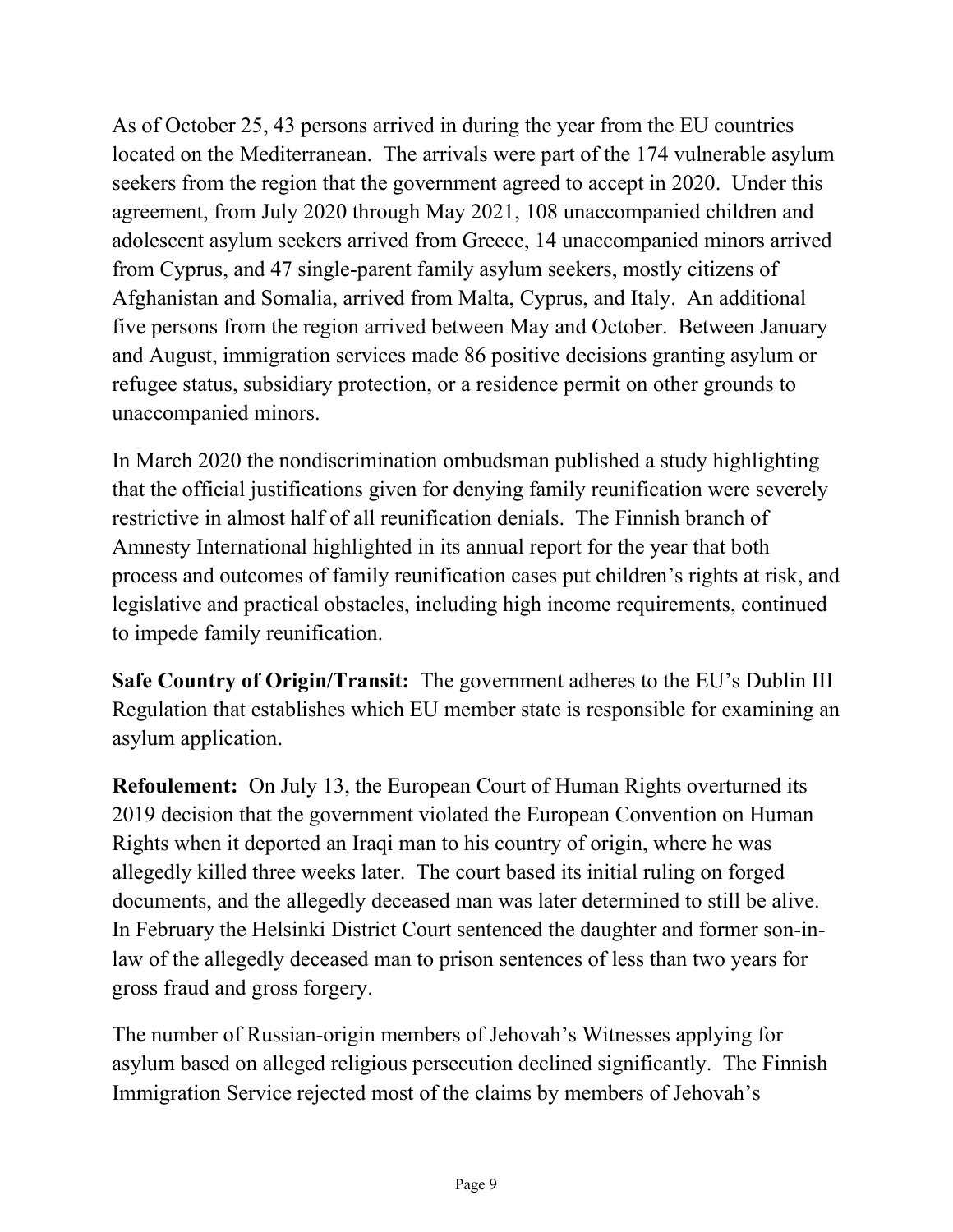Witnesses and did not consider membership in the church alone to be sufficient basis for an asylum claim. During the first half of the year, 15 asylum applications by members of Jehovah's Witnesses were pending before the Supreme Administrative Court. Some applicants who were members of Jehovah's Witnesses and whose appeals were denied subsequently returned to Russia. According to church representatives, two asylum-seeking families who identified as members of Jehovah's Witnesses and faced deportation to Russia during the year received positive interim decisions by the UN Humans Rights Committee, thereby halting deportation proceedings.

D**urable Solutions:** According to the Finnish Immigration Service, the government planned to accept 1,050 quota refugees during the year. The government also assisted in the safe, voluntary return of migrants to their home countries.

**Temporary Protection:** From January to August, the government provided subsidiary protection to 102 individuals who did not qualify as refugees but who were deemed to qualify for subsidiary protection. During the same period, the government also offered humanitarian residence permits to 125 individuals based on "other grounds," including medical and compassionate grounds.

### **g. Stateless Persons**

According to UNHCR, 3,428 stateless persons resided in the country at the end of 2020. Involuntarily stateless persons and certain other special groups, such as refugees, have a shorter residency requirement – four years instead of  $six$  – than other persons before they are eligible to apply for citizenship. A child may obtain citizenship from either the mother or father regardless of the child's place of birth and may also acquire citizenship if the child is born in the country and would otherwise be stateless.

# **Section 3. Freedom to Participate in the Political Process**

The constitution and law provide citizens the ability to choose their government in free and fair periodic elections held by secret ballot and based on universal and equal suffrage.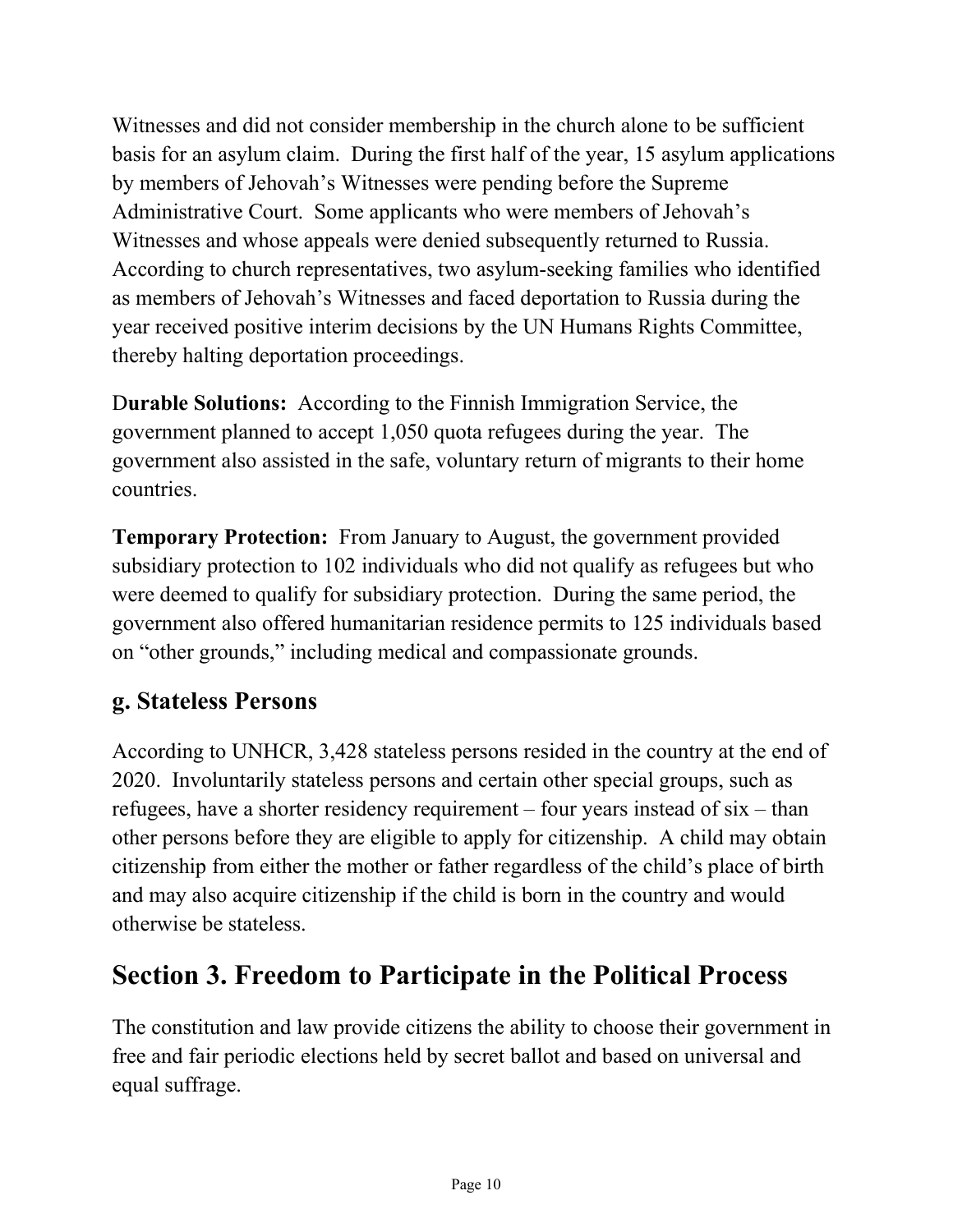# **Elections and Political Participation**

**Recent Elections:** The country's national parliamentary election in 2019 and the presidential election in 2018 were considered free and fair. After an inspection revealed that procedures at a drive-in polling station had deviated from guidelines to ensure election secrecy, the parliamentary ombudsman asked the city of Espoo for a statement on ensuring election secrecy in exceptional voting arrangements.

**Participation of Women and Members of Minority Groups:** No laws limit participation of women and members of minorities in the political process, and they did participate.

# **Section 4. Corruption and Lack of Transparency in Government**

The law provides criminal penalties for corruption by officials, and the government generally implemented these laws effectively. There were isolated reports of government corruption.

**Corruption:** The National Bureau of Investigation stated that the former director general of the National Audit Office, Tytti Yli-Viikari, and its former director, Mikko Koiranen, were suspected of aggravated abuse of office and breach of duty over salary payments to an agency employee without a duty to work and a possible illegal use of frequent flyer program flight points. Parliament fired Yli-Viikari; Koiranen was suspended from his duties.

# **Section 5. Governmental Posture Towards International and Nongovernmental Investigation of Alleged Abuses of Human Rights**

Several domestic and international human rights groups generally operated without government restriction, investigating and publishing their findings on human rights cases. Government officials were often cooperative and responsive to their views.

The parliamentary ombudsman enjoyed the government's cooperation, operated without government or party interference, and had adequate resources. The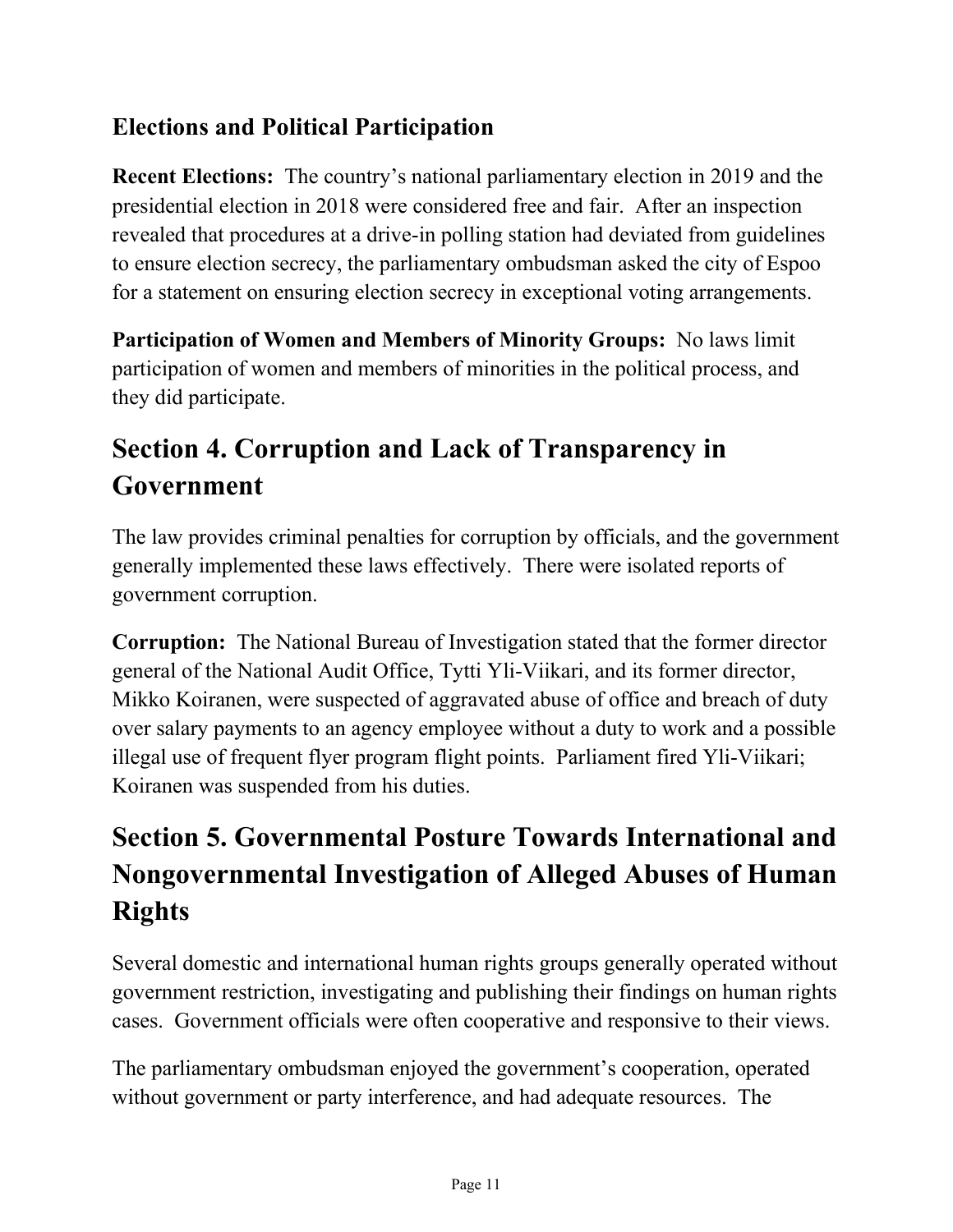parliamentary ombudsman investigates complaints that a public authority or official failed to observe the law, to fulfill a duty, or appropriately to implement fundamental human rights protections.

**Government Human Rights Bodies:** The Human Rights Center is an autonomous, independent institution administratively connected to the Office of the Parliamentary Ombudsman. The center's functions include promoting the implementation of human rights, reporting on the implementation of human rights obligations, and cooperating with European and international bodies on human rights matters. The center does not have authority to investigate individual human rights abuses. A delegation of representatives from civil society who participated in promoting and safeguarding human rights frequently cooperated with the center.

The parliamentary Constitutional Law Committee analyzes proposed legislation for consistency with international human rights conventions. The committee deals with legislation relating to criminal and procedural law, the courts, and the prison system.

The law requires the ombudsman for children, the nondiscrimination ombudsman, and the ombudsman for equality impartially to advance the status and legal protection of their respective reference groups. These ombudsmen operate under the Ministry of Justice. Responsibility for investigating employment discrimination rests solely with the Occupational Safety and Health Administration in the Ministry of Social Affairs and Health.

Responsibility for developing antidiscrimination policies and legislation as well as for the Advisory Board for Ethnic Relations resides with the Ministry of Justice's Unit for Democracy, Language Affairs, and Fundamental Rights. The Advisory Board for Ethnic Relations advocates for policy changes to improve integration.

The nondiscrimination ombudsman also operated as an independent governmentoversight body that investigates discrimination complaints and promotes equal treatment within the government. The nondiscrimination ombudsman also acted as the national rapporteur on trafficking in human beings and supervised the government's removal of foreign nationals from the country.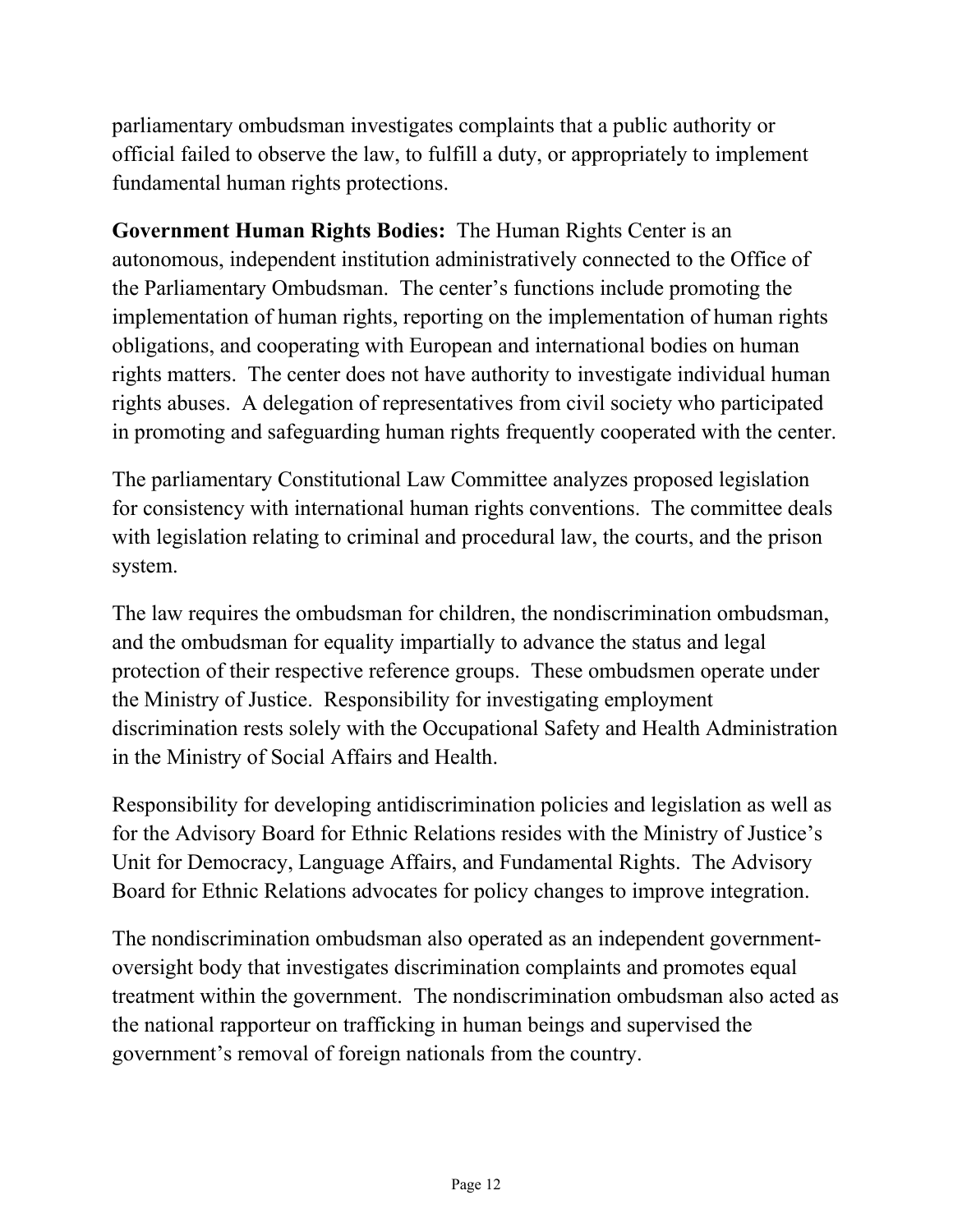# **Section 6. Discrimination and Societal Abuses**

### **Women**

**Rape and Domestic Violence:** The law criminalizes rape of both women and men, including spousal rape, and the government enforced the law effectively. Rape is punishable by up to six years' imprisonment. If the offender used violence, the offense is considered aggravated, and the penalty may be up to 10 years. All sexual offenses against adults, except sexual harassment, are subject to public prosecution. Sexual offenses against a defenseless person (such as because of unconsciousness, intoxication, or a disability) are considered as severe as rape.

Authorities may prosecute domestic abuse under various criminal laws, including as rape, assault and battery, harassment, and disturbing the peace. The penalty for physical domestic violence ranges from a minimum of six months to a maximum of 10 years in prison.

The legal definition of rape emphasizes intentional violence, which civil society organizations alleged leads courts to find assailants not guilty in cases where coercion was less explicit. In addition police must inquire about a party's willingness to participate in reconciliation, which is usually engaged in before the case proceeds to the prosecutor. Reconciliation may be grounds for the prosecutor not to press charges, but even reconciliation where a mutual agreement has been reached does not prevent the prosecutor from pressing charges.

Gender-based violence, including domestic and intimate partner violence, continued to be a problem. The Finnish branch of Amnesty International estimated that more than 100,000 persons experienced violence annually in the country and that 76 percent of the victims were women. According to Amnesty International, only 10 percent of these incidents were reported to authorities and most of those reported did not lead to prosecution. While police are obligated to investigate domestic violence cases, many of the cases are referred to a mediator after which police do not closely track the cases. According to the Institute for Health and Welfare (THL), 36.3 percent of intimate partner violence cases were directed to mediation. During the COVID-19 pandemic, cases of intimate-partner violence reported to police increased by 6 percent, and utilization of the online services of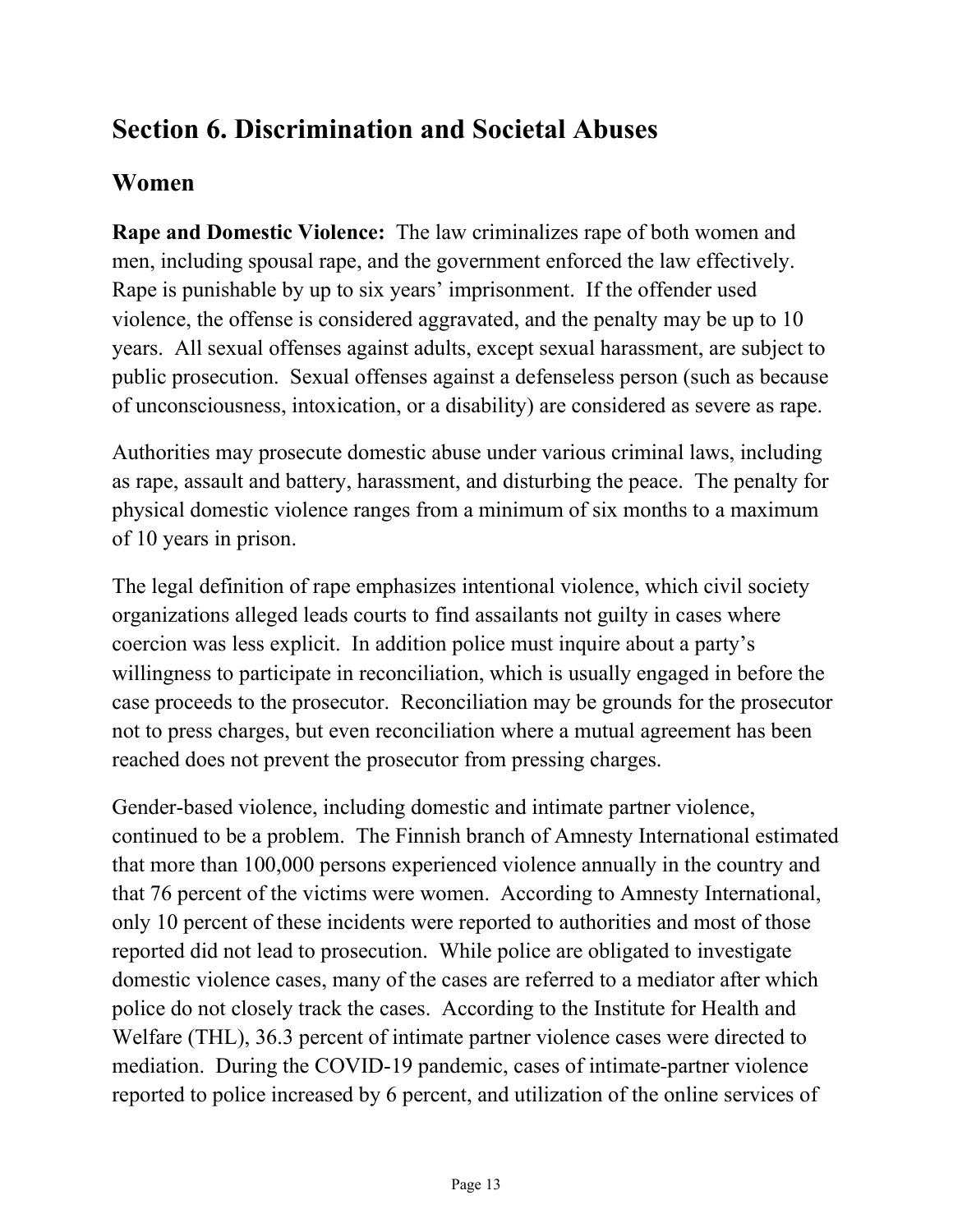the Federation of Mother and Child Homes and Shelters grew by 11 percent over the same period. A government-funded provider of telephone support services for victims of violence against women and domestic violence also reported a 31 percent increase in individuals seeking assistance in 2020. From January through July, 160 cases of rape were reported to police or border guards, a 24 percent increase over the same period in 2020. The ombudsman for equality at the Ministry of Justice highlighted problems with access to domestic violence shelters in remote rural areas.

The government funded shelters specifically for victims of domestic violence. There were 29 shelters for victims of domestic violence, and the number of places available in shelters throughout the country increased to 231 from 179 in 2018. The Finnish branch of Amnesty International stated that 550 places were needed to support the number of victims properly and that some rural areas had very few shelters and insufficient space in those shelters. The Human Rights Center acknowledged the problem. A survey of shelter services published by the THL during the year found a decrease in the number of shelter clients since 2019. The use of social welfare and health care services that refer clients decreased during COVID-19 lockdowns, which contributed to a decrease in the use of shelters. The THL estimated that the total required number of family places in shelters varied between 262 and 367. The ombudsman for equality at the Ministry of Justice highlighted problems with access to domestic violence shelters in remote rural areas. Funding of support services for survivors of violence were predominantly provided from the revenue of a state-owned company operating slot machines and gambling.

**Female Genital Mutilation/Cutting (FGM/C):** FGM/C is treated as aggravated assault under the law and may be punished with imprisonment or deportation. Taking a girl living in the country abroad for FGM/C is also considered a crime. The government generally enforced the law. A school health survey released by the THL in June 2020, the most recent data available, found that 0.2 percent of girls attending high school or vocational school had undergone FGM/C and that at least 10 girls who answered the questionnaire were mutilated in Finland. The population that most reported having undergone FGM/C were Somali-born residents.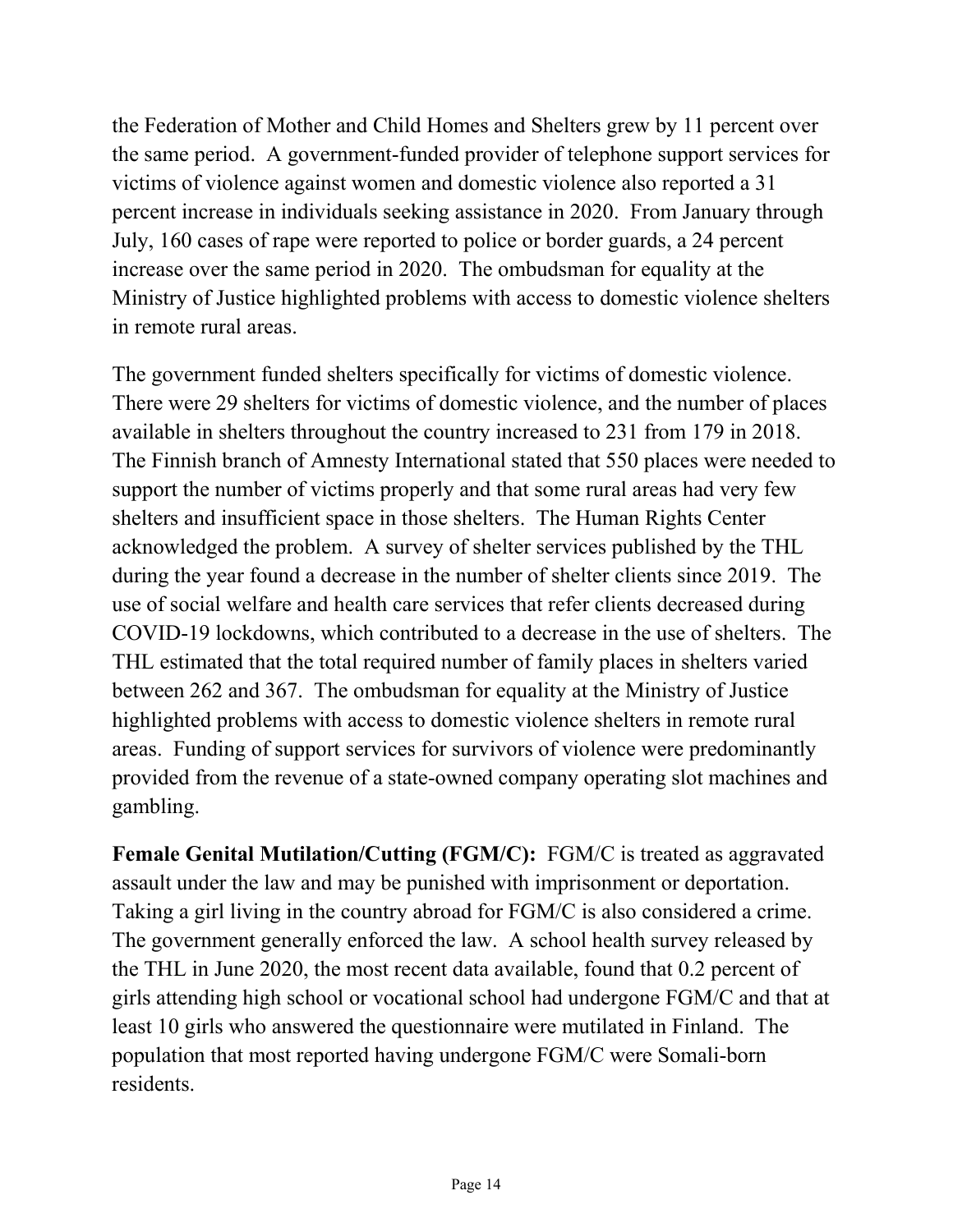**Sexual Harassment:** The law defines sexual harassment as a specific, punishable offense with penalties ranging from fines to up to six months' imprisonment. Employers who fail to protect employees from workplace harassment are subject to the same penalties. The prosecutor general is responsible for investigating sexual harassment complaints. The government generally enforced the law.

**Reproductive Rights:** There were no reports of coerced abortion or involuntary sterilization on the part of government authorities.

In 2019 a group of parents, midwives, and doulas (nonmedical professionals who provide comfort and support to women during pregnancy and childbirth) organized a public campaign against alleged obstetric violence based on reports of episiotomies being performed during birth without informing or obtaining the consent of the mother and medical personnel pressuring pregnant women to consent to interventions and performing "violent internal examinations" on female patients.

The law requires that a transgender person present a medical certificate of infertility before the government may legally recognize their gender identity (see Acts of Violence, Criminalization, and Other Abuses Based on Sexual Orientation and Gender Identity, below, for additional information.)

The government provided access to sexual and reproductive health services for survivors of sexual violence, and emergency contraception was available as part of the clinical management of rape.

**Discrimination:** The law provides for the same legal status and rights for women as for men. The government enforced the law effectively. Pregnant women experienced difficulties in finding a job, returning from leave, and renewing fixedterm contracts. The equality ombudsman estimated that half of all calls relating to workplace discrimination concerned discrimination based on pregnancy or issues involving return from parental leave (see also section 7.d.).

# **Systemic Racial or Ethnic Violence and Discrimination**

The law specifically prohibits discrimination based on origin and nationality.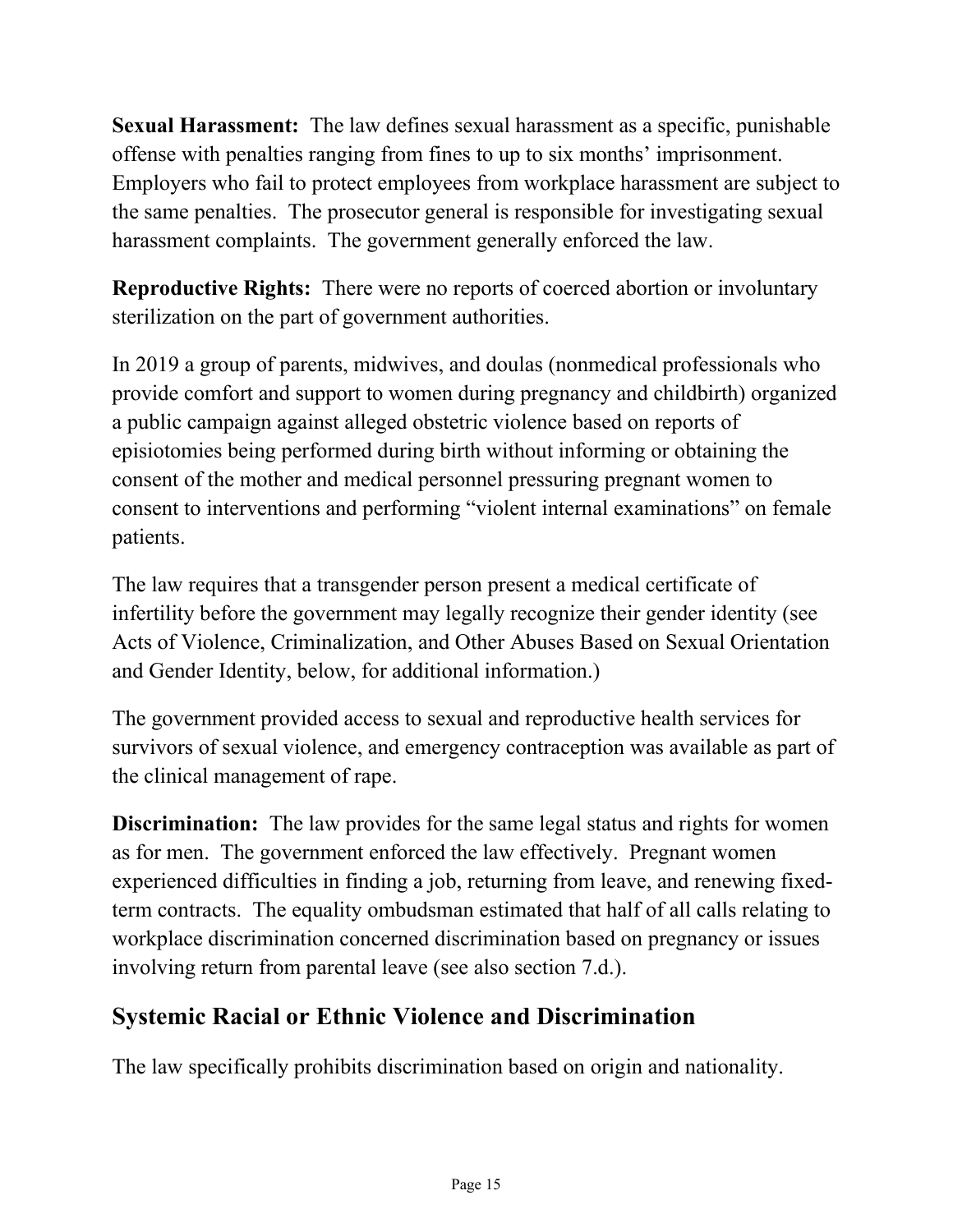The public broadcaster Yle reported in July that the Helsinki Police Department fired two officers, including the chief of staff, for engaging in racist communications with far-right hate groups. Text messages revealed discussion of an upcoming "civil war," with language particularly targeting the country's Muslim, Somali, and Romani populations. The report indicated that an additional five police officers and one guard with ties to far-right groups were under investigation.

In June the chief inspector of the ombudsman for equality confirmed that security officials, including police, were observed profiling and discriminating against individuals based on their ethnicity. The statement confirmed the key finding of a 2018 study that found police officers, security guards, border agents, and customs officers targeted minorities due to their ethnic background or skin color.

Roma continued to face discrimination in all social sectors and were often targeted by law enforcement and security officials. An investigation by Yle in May indicated that internal guidelines issued by the Helsinki Police Department to record the movements of the Finnish Romani populations meant that the police were collecting personal information and detaining Roma without legal grounds beginning in 2013. Police representatives stated they had stopped recording the movements of the Finnish Romani populations in 2017. According to the Fundamental Rights Barometer survey, 53 percent of Finnish respondents would be uncomfortable with a Romani neighbor. Housing discrimination acutely affected Romani populations, but instances of housing discrimination for Roma were likely underreported. Between January and June, the Office of the Equality Ombudsman received 753 reports of housing discrimination.

In June 2020, the latest year for which statistics from the National Crime Victim Survey were available, the nondiscrimination ombudsman reported that 80 percent of respondents with an African background experienced discrimination because of their skin color, 67 percent encountered discrimination or harassment in education, 60 percent encountered discrimination in the workplace, and 27 percent also experienced physical violence. More than one-half of the respondents said they had not reported the discrimination to authorities because they believed reporting harassment would not accomplish anything. According to statistics from the Fundamental Rights Barometer Survey, 36 percent of Arabic-speaking respondents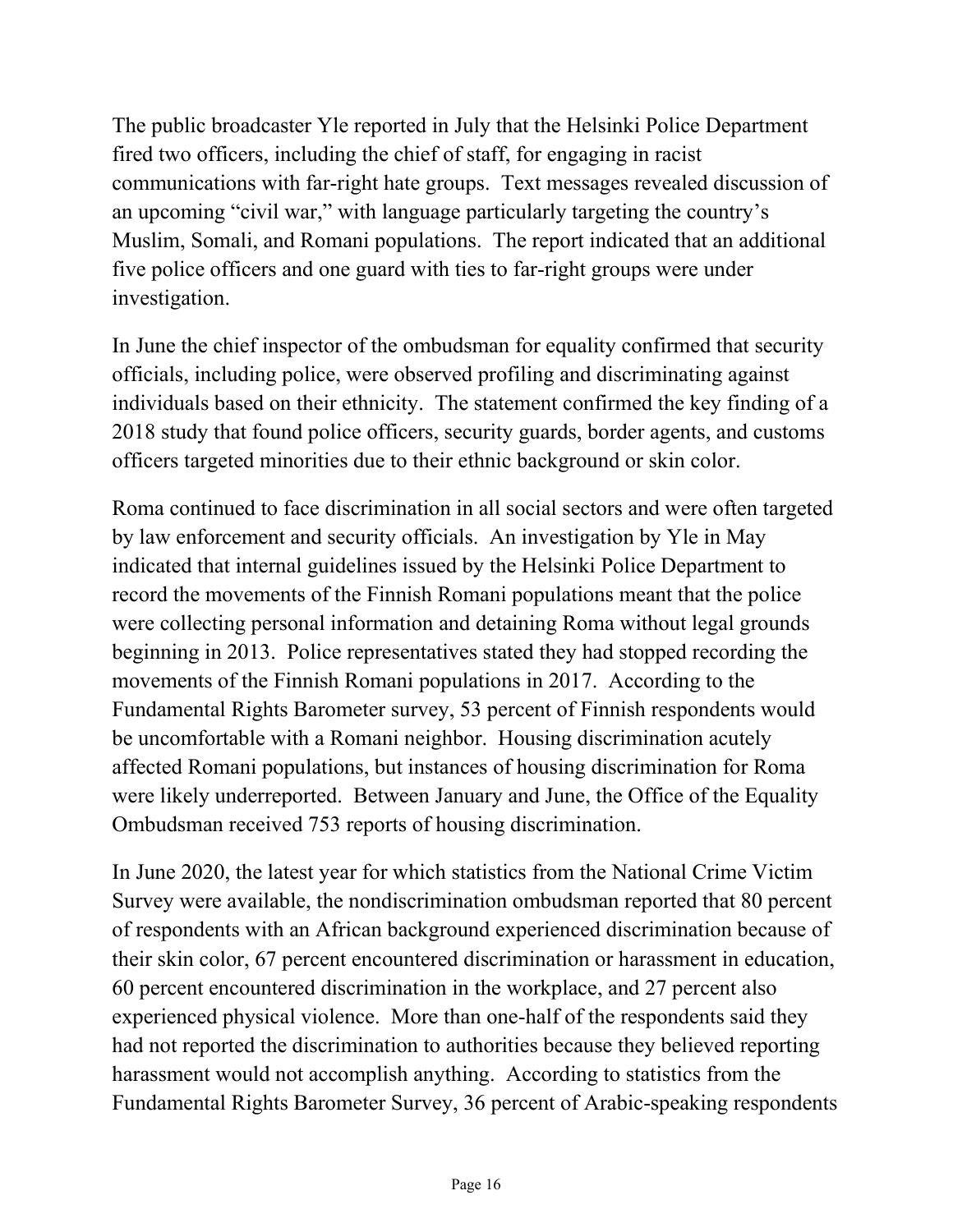and 31 percent of Russian-speaking respondents experienced discrimination during employment or while searching for a job.

According to the Program for International Student Assessment (PISA) of the Organization for Economic Cooperation and Development, having an immigrant background disproportionally influenced educational results for students: 45 percent of immigrant students were in the bottom quarter of the PISA index of economic, social, and cultural status, compared with 24 percent of nonimmigrant students.

According to a university researcher, students were often placed in Finnish-as-asecond-language classes regardless of their Finnish proficiency if their native language on record was something other than Finnish or if they had a "non-Finnish" name.

The nondiscrimination ombudsman is responsible for responding to complaints of discrimination and regularly mediated between business owners, government agencies, and public service providers regrading treatment of customers and clients. The Ministry of Justice also responds to complaints of discrimination.

The government strongly encouraged tolerance and respect for minority groups, sought to address racial discrimination, and assisted victims.

In January *Helsingin Sanomat* reported that the banned Nordic Resistance Movement (NRM) continued to operate out of public sight and without a clear name. In June prosecutors charged nine NRM members with engaging in illegal association for continuing NRM activities under the organization of the group Toward Freedom! (*Kohti Vapautta!* in Finnish) and leading a demonstration at Tampere Central Market in October 2020. The NGOs Save the Children and Hope Not Hate both reported that far-right youth groups such as the National Partisan Movement had used pandemic lockdowns to recruit minors online. The Finnish Intelligence Service highlighted that racially or ethnically motivated violent extremism in online platforms was a significant source of radicalization in the country. Leaders in both the Jewish and the Muslim minority communities stated that, while extremist websites were not a new phenomenon, the types of websites and forums targeting citizens expanded over the previous year.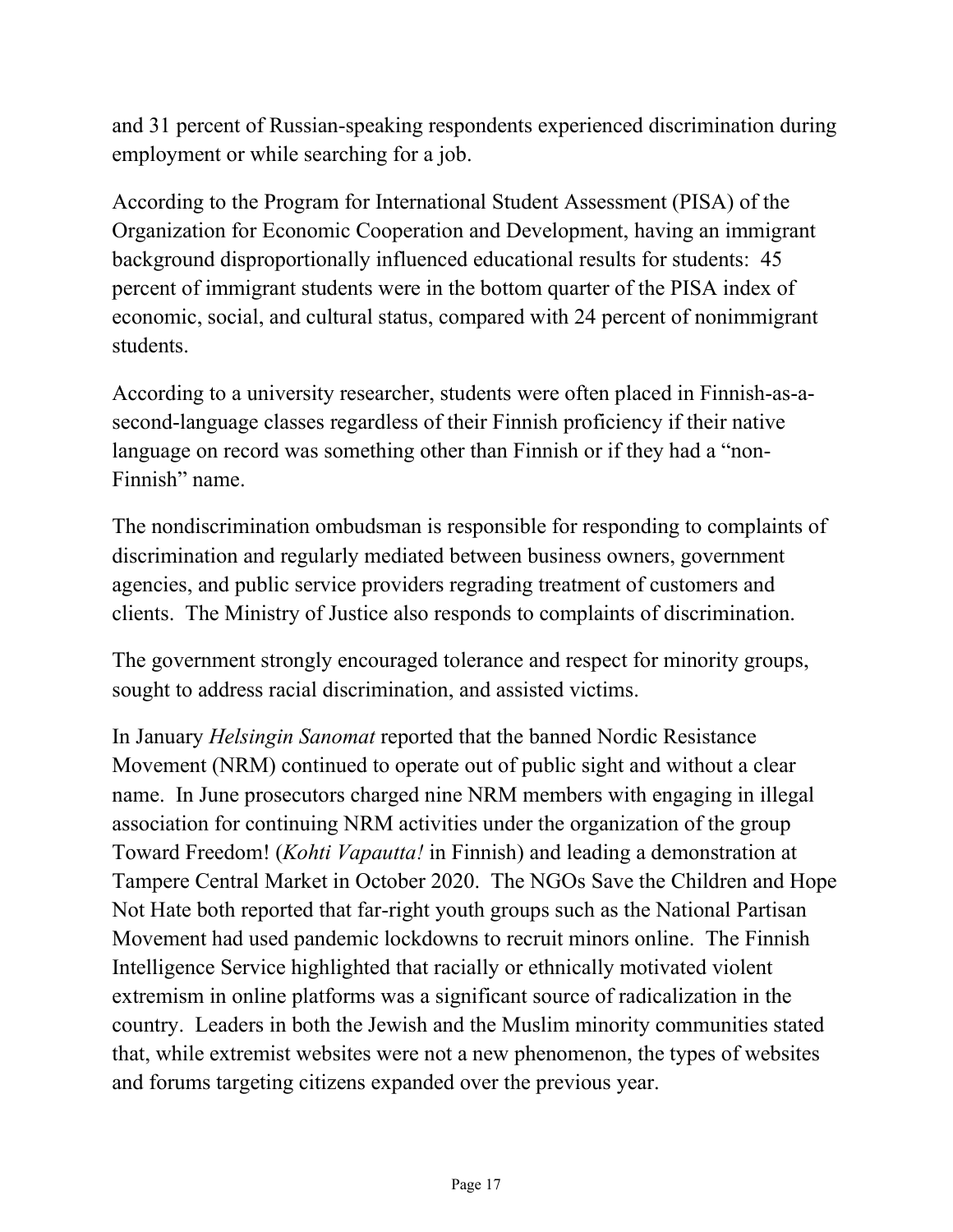In September the Ministry of Justice and the nondiscrimination ombudsman launched the "I am Antiracist" campaign to encourage individuals to act antiracist in their daily lives and consider the effects of racism more broadly in society. The campaign was part of the Ministry of Justice's "Together for Equality" project, which received funding from the EU's Fundamental Rights, Equality, and Citizenship Program.

# **Indigenous Peoples**

The constitution provides for the protection of the Sami language and culture, and the government financially supported these efforts. The Sami, who constituted less than 0.1 percent of the population, have full political and civil rights as citizens as well as a measure of autonomy in their civil and administrative affairs. A 21 member Sami parliament (Samediggi), popularly elected by the Sami, is responsible for the group's language, culture, and matters concerning their status as an indigenous people. It may adopt legally binding resolutions, propose initiatives, and provide policy guidance.

Reports issued by the Sami parliament in February and December 2020 found that the linguistic rights of the Sami were not realized in the way intended by the constitution and the Sami Language Law. Shortcomings involved the number of Sami language personnel, the accessibility of services, and the fact that, contrary to provisions of the Sami Language Law, Sami people must still separately invoke their linguistic rights for them to be recognized. Speakers of Inari Sami and Skolt Sami were in the most vulnerable positions, according to the report. The number of students in all Sami languages decreased by 3.5 percent to 710 pupils nationwide from 2020. In addition, as services were moved online and to centralized service telephone lines, authorities did not take into consideration the possibility of accessing these services in the Sami languages. Funds appropriated for Sami language social and health care have not been indexed to inflation since 2004, and there were fears that social and health-care reforms could further deplete services. There was also poor availability of Sami language prekindergarten personnel, and the funding of Sami language prekindergarten programs was inadequate.

The ombudsman for gender equality stated that Sami victims of domestic violence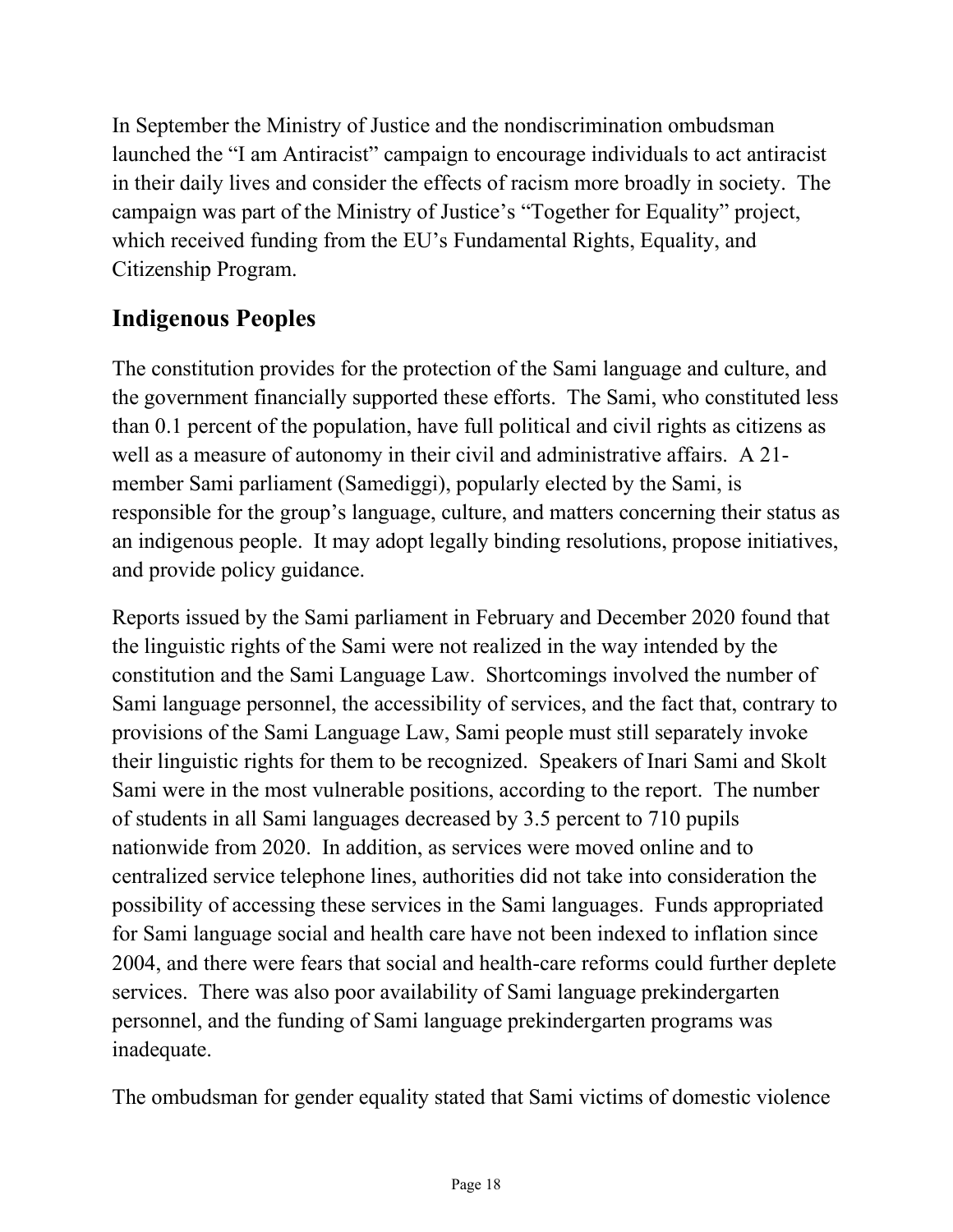were at a disadvantage in accessing public shelters due to the long distances between population centers in the northern part of the country.

In May the Regional Council of Lapland agreed to rewrite its draft provincial plan for the period until 2040 to exclude the Arctic railway line from Helsinki to the northern border. Sami objected to plans for the railway, citing the railway's potential impact on natural resources critical for their livelihoods, including reindeer-herding land and Arctic nature tourism.

# **Children**

**Birth Registration:** A child generally acquires citizenship at birth through one or both parents. A child may also acquire citizenship at birth if the child is born in the country and meets certain other criteria, such as if the parents have refugee status in the country or if the child is not eligible for any other country's citizenship. A local registration office records all births immediately.

**Child Abuse:** The law prohibits child abuse, defining children as individuals younger than 16. Child neglect and physical or psychological violence carry penalties of up to six months in prison and up to two years in prison, respectively. Sexual abuse of a child carries a minimum penalty of four months' imprisonment and a maximum of six years. The law defines rape of a minor (younger than 18) as aggravated rape. Rape of a child carries a minimum penalty of two years' and a maximum of 10 years' imprisonment. Aggravated rape of a child carries a minimum penalty of four years' and a maximum of 12 years' imprisonment. In October a man was sentenced to four months in prison for physically assaulting his six-year-old son during a summer vacation. The boy's older brother was a witness to the assault. The man had two previous convictions for assaulting the mother of the child. The prison sentence was converted to 120 hours of community service.

**Child, Early, and Forced Marriage:** The minimum age of marriage is 18; the law disallows marriage of individuals under that age. In the first half of the year, the National Assistance System for Victims of Human Trafficking reported 19 new cases of forced marriage. In 2020 the system assisted 45 women and girls, a slight decrease from 2019, considered to have been subjected to forced marriage. Many of these marriages occurred when the victim was underage.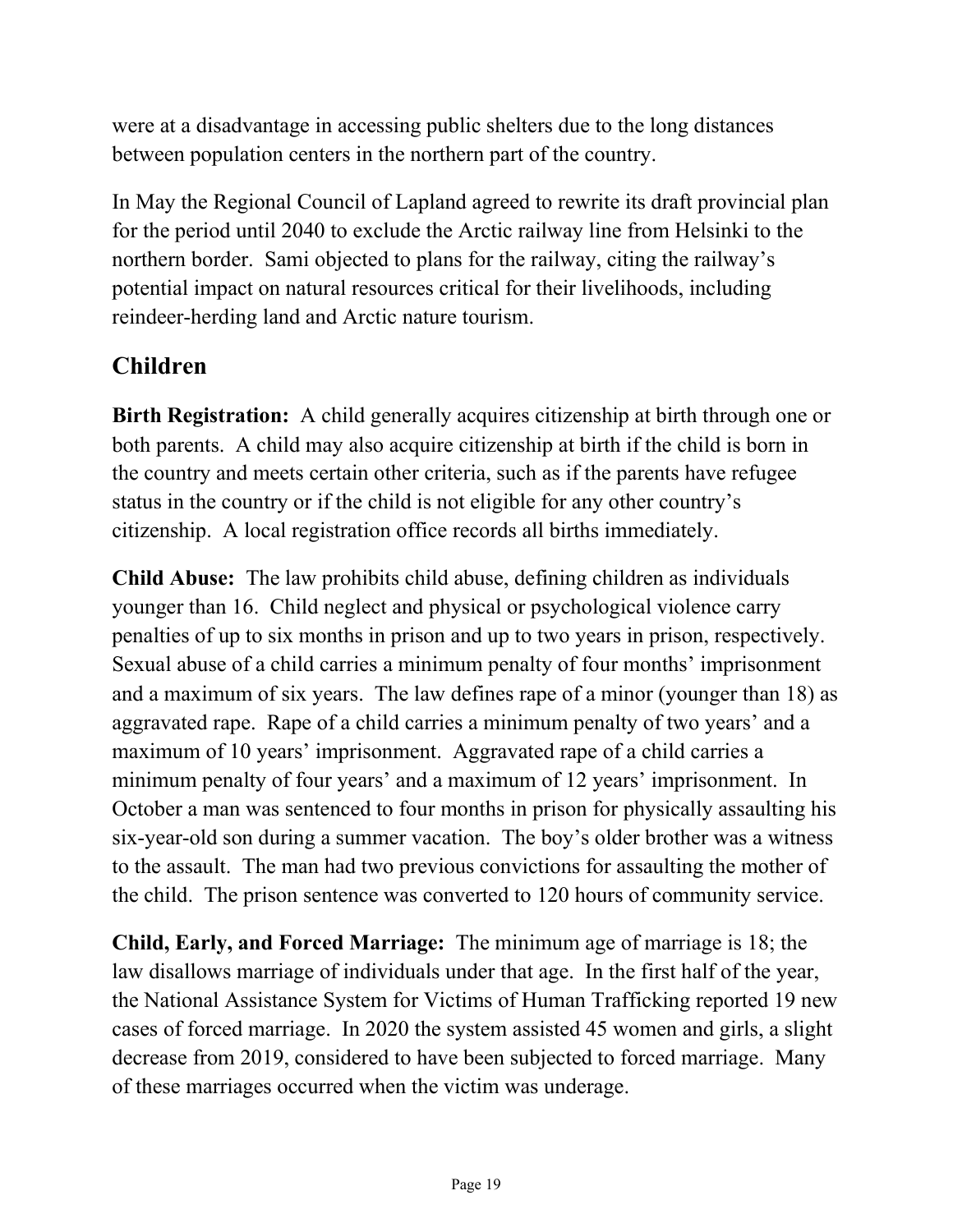**Sexual Exploitation of Children:** The country prohibits the commercial sexual exploitation of children, including child pornography and the sale, offering, or procuring of children for commercial sex. The law prohibits purchase of sexual services from minors and covers "grooming" (enticement of a child), including in a virtual environment or through mobile telephone contacts. Authorities enforced the law effectively.

The minimum age for consensual sex is 16. The law regards a person whose age cannot be determined, but who may reasonably be assumed to be younger than 18, as a child.

From January to June, there were 993 reported cases of child exploitation, compared with 838 cases reported during the same period in 2020. In June police passed to prosecutors a case involving a man suspected of multiple counts of aggravated sexual abuse of a child, aggravated child rape, and the possession and dissemination of indecent images of children. As of September all of the more than 30 victims identified were girls between the ages of eight and 14.

In June a man was sentenced to four years and six months in prison for aggravated child sexual abuse, rape, and attempted rape committed against two minors, ages seven and nine, in 2019 and 2020. The perpetrator's self-reporting the crimes and cooperating with the prosecution reduced the sentence by six months.

**International Child Abductions:** The country is a party to the 1980 Hague Convention on the Civil Aspects of International Child Abduction. See the Department of State's *Annual Report on International Parental Child Abduction* at [https://travel.state.gov/content/travel/en/International-Parental-Child-](https://travel.state.gov/content/travel/en/International-Parental-Child-Abduction/for-providers/legal-reports-and-data/reported-cases.html)[Abduction/for-providers/legal-reports-and-data/reported-cases.html.](https://travel.state.gov/content/travel/en/International-Parental-Child-Abduction/for-providers/legal-reports-and-data/reported-cases.html)

# **Anti-Semitism**

Government statistics and Jewish leaders place the size of the Jewish population between 1,500 and 2,500 individuals, most living in the Helsinki area.

Stickers and posters with anti-Semitic images and messages were placed on the synagogue of Helsinki's Jewish congregation, in neighborhoods with significant Jewish populations, and on public property throughout the year. The vandalism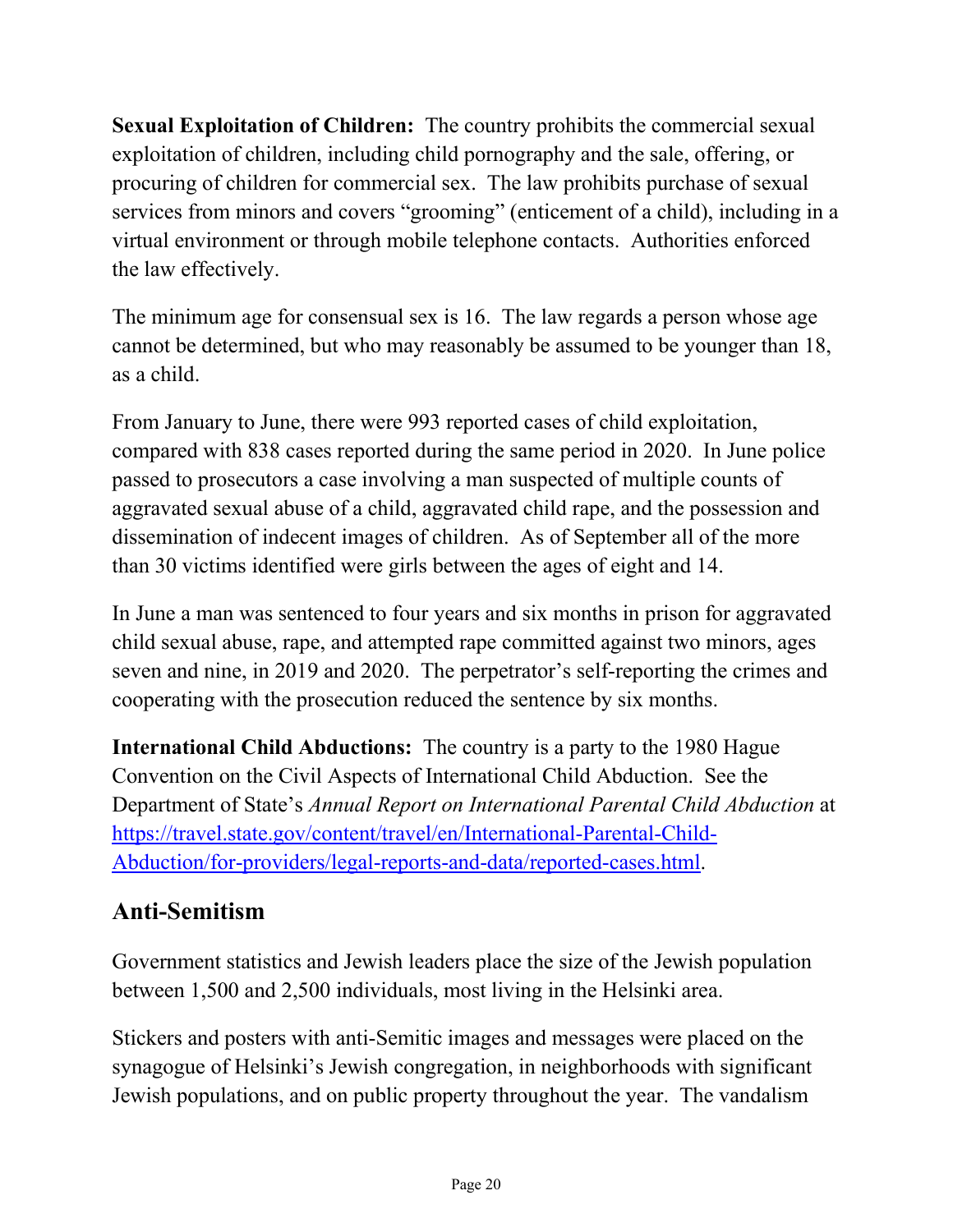ranged from targeted to apparently random, and similar incidents had occurred numerous times over the previous three years. Some of the anti-Semitic graffiti and stickers claimed to be from the banned NRM. Stickers specifically targeted Jewish community members at lesbian, gay, bisexual, transgender, queer, and intersex (LGBTQI+) pride events. Representatives of the Jewish community reported that, despite available video and photographic evidence of the perpetrators, police made no arrests in the incidents.

Debates on religious practices of animal slaughter with respect to kosher products and on nonmedical male circumcision often used direct or veiled anti-Semitic language (see Other Societal Violence or Discrimination, below).

The government provided funding for the security of the Helsinki synagogue, but the Central Council of Finnish Jewish Communities reported that funding had recently been cut in half. Representatives of the Jewish community reported feeling under threat and specifically targeted due to their beliefs.

On August 30, the Helsinki District Court ruled that the men who carried swastika flags in the 2018 Independence Day demonstrations of the Finnish neo-Nazi organization Toward Freedom! were not guilty of ethnic agitation. The court found that the defendants had not directly threatened or insulted a specific ethnic group.

### **Trafficking in Persons**

See the Department of State's *Trafficking in Persons Report* at [https://www.state.gov/trafficking-in-persons-report/.](https://www.state.gov/trafficking-in-persons-report/)

# **Persons with Disabilities**

During the year a report on the results of the Fundamental Rights Barometer survey published by the Ministry of Justice found that 40 to 60 percent of persons with disabilities disagreed or strongly disagreed that public administration and local authorities adequately facilitated access to information depending on the specific issue, and 29 percent of persons with disabilities stated they had been treated disrespectfully by public administrations. The Ministry of Interior noted that only two police officers in the country were able to communicate in sign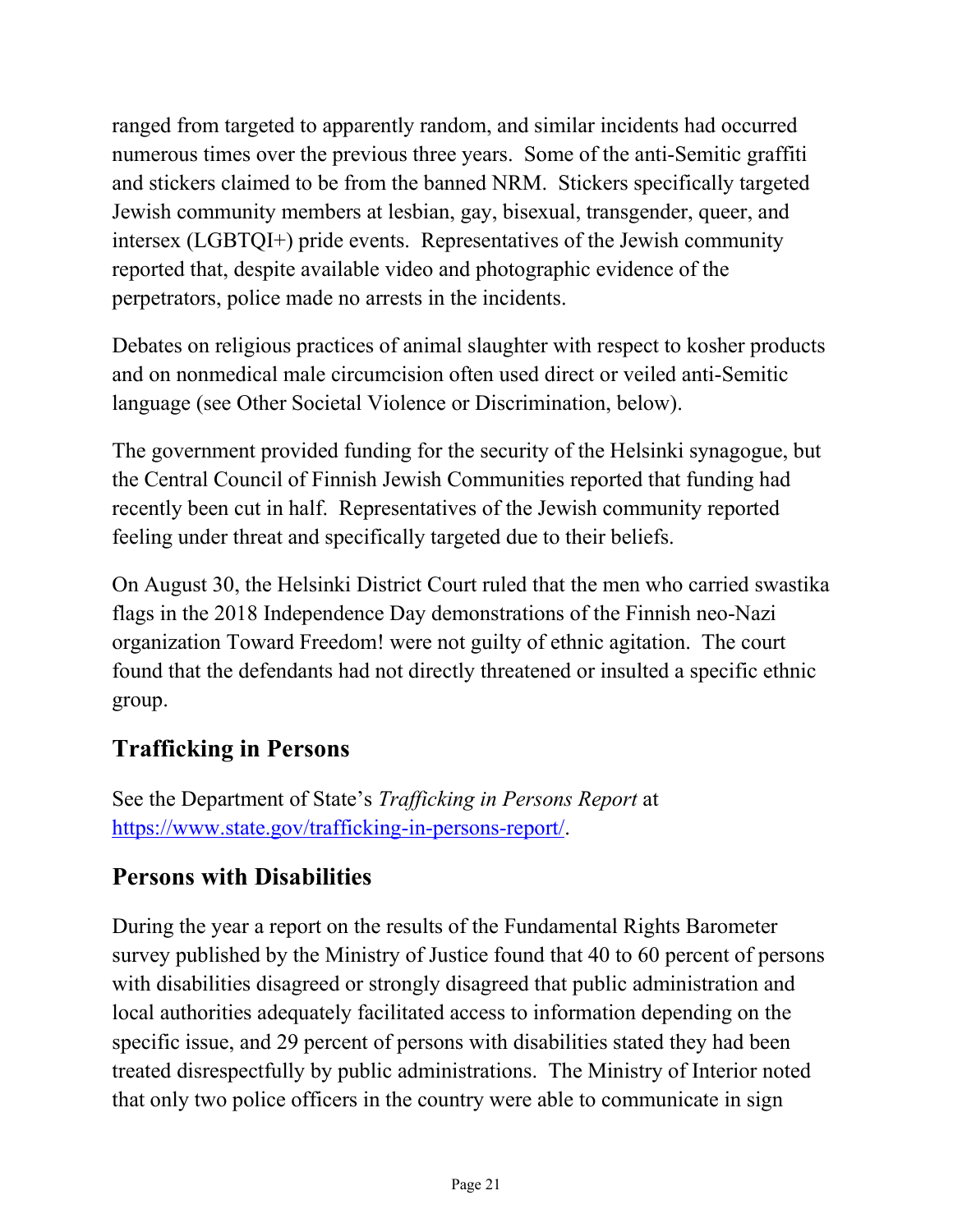language and that access to services for persons with disabilities continued to be a problem. There were no existing comprehensive assessments of the state of accessibility of public buildings. An estimate from 2019, the most recent data available, suggested that 15 percent of residential buildings were accessible. Municipalities must organize reasonable transport services for persons with disabilities if they are needed to manage daily life functions. Municipalities reported problems in the availability and quality of transport services, particularly during major events, on-call times, and evenings and weekends. The constitution and law prohibit discrimination against persons with disabilities in all fields, including the provision of government services.

According to the Finnish Association on Intellectual and Developmental Disabilities (FAIDD), most children with disabilities were included in early childhood education in the same classes as other children. In primary schools there were fewer opportunities for children with disabilities to attend classes or participate in organized hobby groups with peers. According to statistics, 114 children with intellectual disabilities lived in institutional settings. The resources available varied across different municipalities. According to FAIDD, reforms to vocational education reduced the opportunities for young persons with disabilities to receive necessary professional training and find employment. The nondiscrimination ombudsman highlighted that inclusion in education was a complicated matter because, while some groups advocated for more inclusion, other advocacy groups noted that increased inclusion was not in the best interest of some persons in their community.

The law requires an authority, education provider, employer, or provider of goods to ensure equal opportunities for persons with disabilities to deal with the authorities, gain access to education, and work through reasonable accommodations. The parliamentary ombudsman's annual report published in June saw an increase in complaints (from 281 in 2019 to 306 in 2020) regarding the rights of persons with disabilities. During the same period, a total of 80 complaints related to the COVID-19 pandemic concerned persons with disabilities, mainly regarding social and health-care administrative matters.

Wheelchair-accessible voting became more common, in part in response to a call for greater accessibility at polling sites by the Office of the Parliamentary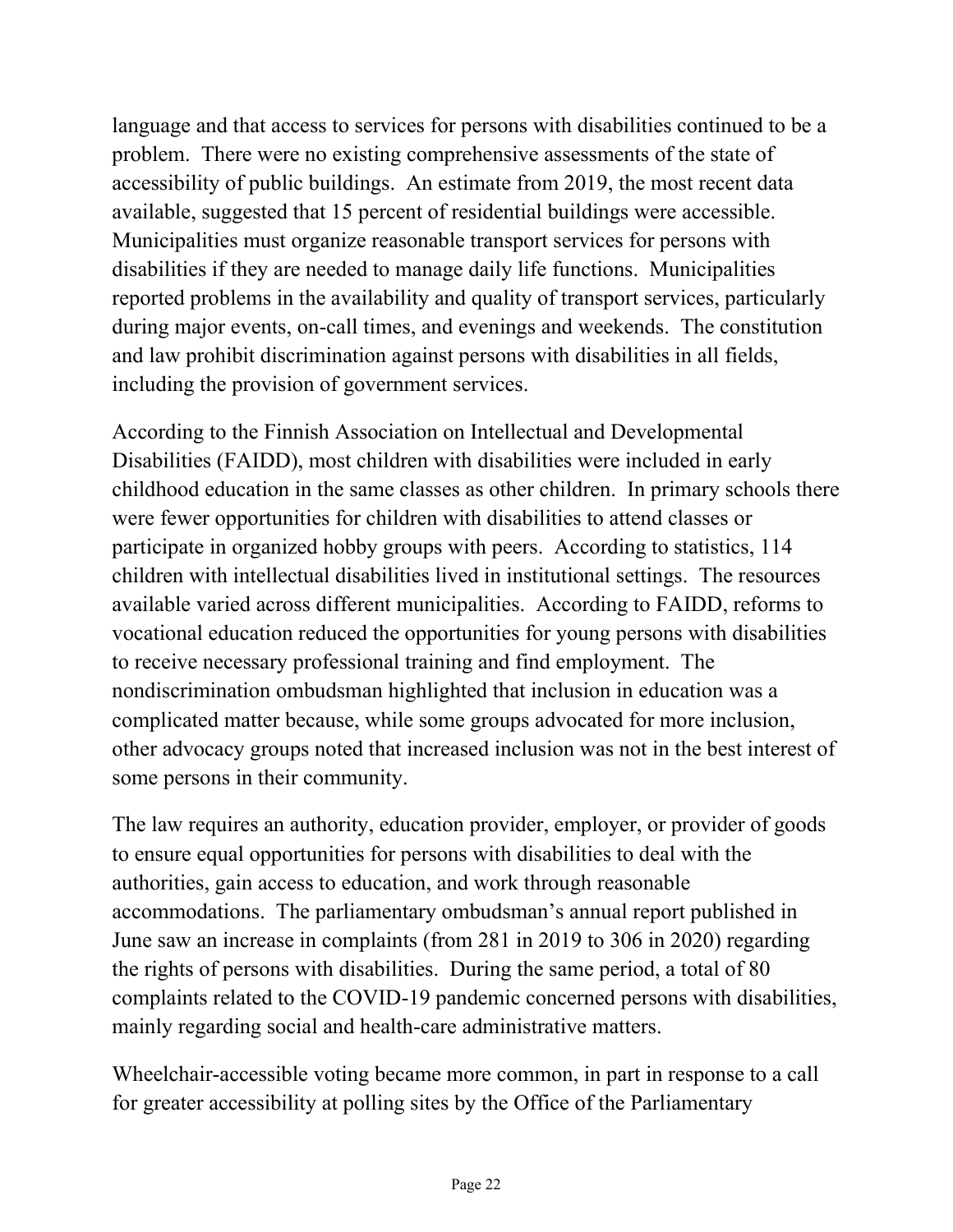Ombudsman. The parliamentary ombudsman noted there was still room for improvement (see also Section 3, Recent Elections). Persons with disabilities, including blindness, may use a personal assistant of their choice or the assistance of an election official when voting. A report by the Human Rights Center noted that dependence of the blind on assistants to mark their ballots did not sufficiently recognize the needs of persons with disabilities. The Association of the Deaf stated that the deaf community did not receive enough information in sign language about political and public affairs, which, in practice if not by law, limited participation in politics.

According to civil society groups, municipalities routinely did not budget enough money to provide such services and provided only the minimum services required by law regardless of the actual need for services. Sometimes services were denied, and the person with a disability was instructed to appeal the decision, since an appeal lengthens the process of granting services.

An expert from a civil society group asserted that legislation and practices surrounding labor and daily activities of persons with mental disabilities needed comprehensive reform. Gaps in the law created conditions where businesses could employ persons with disabilities for so-called rehabilitative work without pay. The system does not take into consideration that individuals with intellectual disabilities are often capable of full- or part-time wage-labor on the same basis as others. Social welfare legislation defines labor activities as maintaining and improving capabilities, and a municipality may grant tax-free pay of between zero and 12 euros (\$13.80) an hour for such activities. If the work requires guidance, it is seen as a daily activity rather than labor, meaning an employee may not receive even food in exchange for hours of work. The Ministry of Social Affairs and Health acknowledged that too many persons with intellectual disabilities were not paid for their work.

# **Acts of Violence, Criminalization, and Other Abuses Based on Sexual Orientation and Gender Identity**

The law requires that a transgender person present a medical statement affirming the individual's gender identity and a certificate of infertility before the government may legally recognize their gender identity. To obtain the medical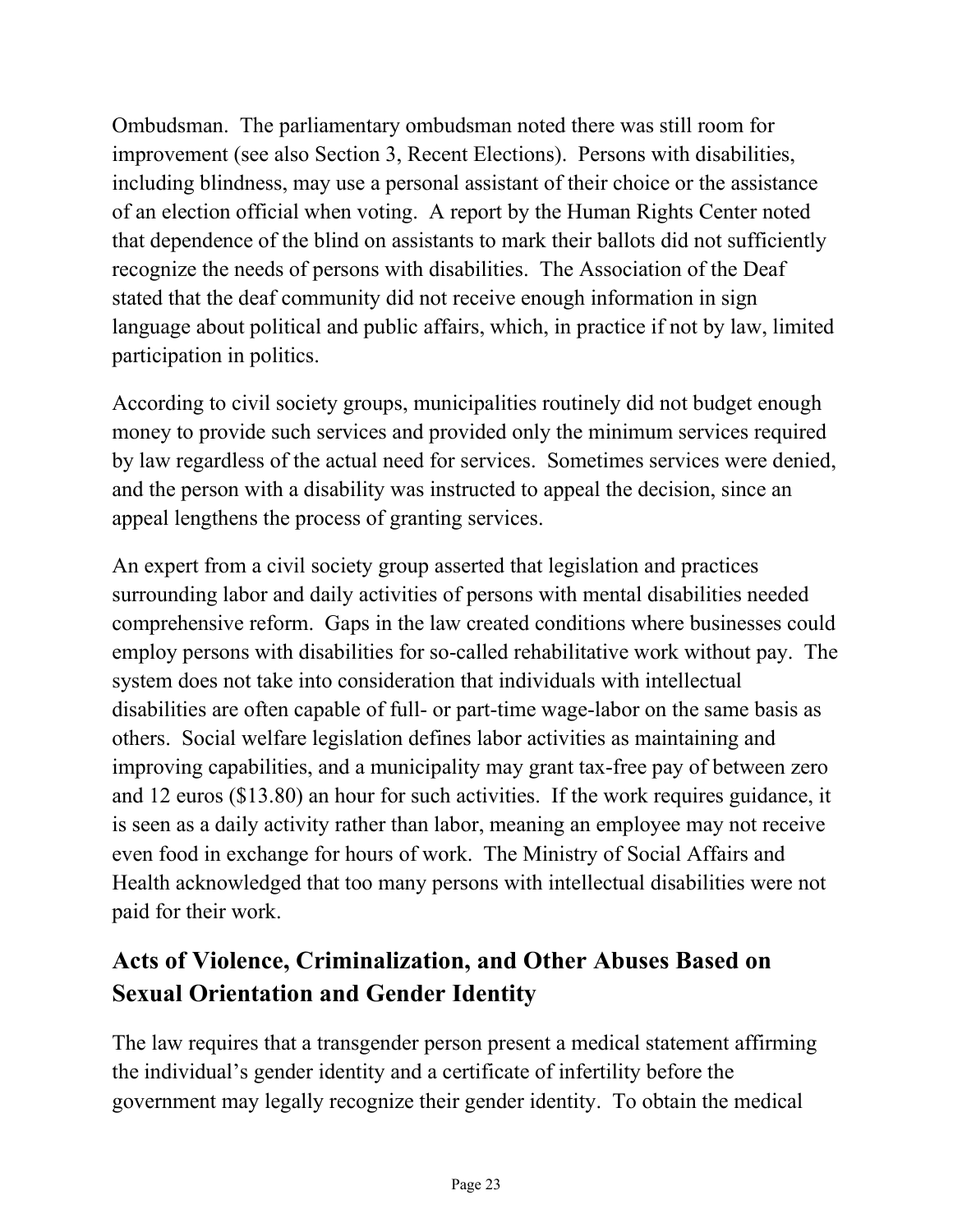statement that includes an affirmation of gender, transgender persons must first undergo a psychiatric monitoring process and receive a psychiatric diagnosis, a process that organizations, activists, and transgender persons criticized as causing significant harm, distress, and humiliation. Access to specialized treatment services is only available after a diagnosis of "gender dysphoria," which lasts for at least two years, thereby creating barriers to gender affirming procedures.

In addition to the requirement that an individual submit to sterilization, activists criticized the duration of the legal process, stating it could take up to three years to obtain identity documents with the new gender markers. In April a citizens' initiative to reform laws for obtaining legal gender recognition, to extend legal redress opportunities to juvenile minors, and the abolition of a centralized database on past gender transitions garnered 50,000 signatures. Trafficking authorities and civil society stated they had no specialized services for transgender victims of trafficking in persons and were unaware of their status among the traffickingvictim population.

While the law prohibits "conversion therapy" in medical settings, it continued to be practiced privately, most commonly in religious associations. According to local activists, children in the Pentecostal Church community continued to be provided material that encourages sexual orientation conversion.

The law prohibits discrimination based on gender identity, gender expression, or sexual orientation in housing, employment, nationality laws, and access to government services, and the government enforced the law. Stickers for the banned NRM targeted LGBTQI+ pride events, inter alia.

# **Other Societal Violence or Discrimination**

On March 11, the Central Finland District Court dismissed the charges against a man with links to far-right groups of the attempted murder of the Finns Party's election manager for Central Finland, Pekka Kataja. Kataja was attacked at his home in July 2020 and suffered a fractured skull, cerebral hemorrhage, and broken ribs and fingers. The district court ruled that the crime was a political act, but the charges brought against the defendant were based on circumstantial evidence.

In May the Pirkanmaa District Court convicted and fined for libel, aggravated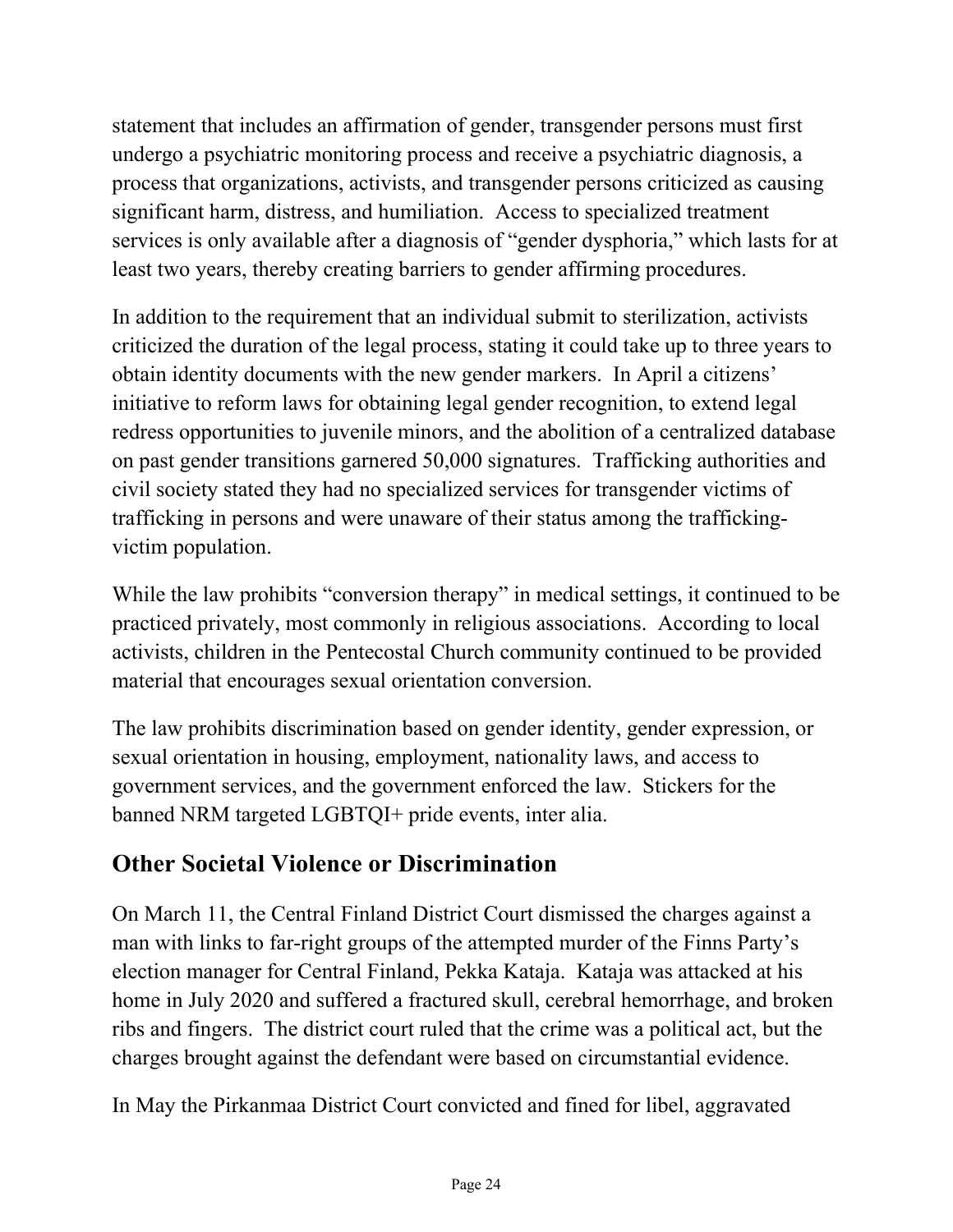libel, and ethnic agitation a former leader of the Finnish People First Party, Marco de Wit. During the 2019 campaign, de Wit published and disseminated election advertisements claiming all Muslims were sex offenders and published articles online threatening Jews, refugees, and asylum seekers. He was also found guilty of aggravated libel for accusing the police force of child sexualization after some police participated in Helsinki LGBTQI+ pride activities in uniform. De Wit had previously been sentenced to parole for violence against an official.

Religious community leaders stated that debates on religious practices of animal slaughter with respect to kosher and halal products and on nonmedical male circumcision used direct or veiled anti-Semitic and anti-Muslim language. Materials produced by the Ministry of Social Affairs and Health called nonmedical male circumcision a violation of child bodily integrity and self-determination.

# **Section 7. Worker Rights**

# **a. Freedom of Association and the Right to Collective Bargaining**

The law provides for the right to form and join independent unions, bargain collectively, and conduct legal strikes. The law prohibits antiunion discrimination and reinstatement of workers fired for union activity.

The government effectively enforced all applicable laws regarding the freedom of association and the right to collective bargaining. Workers without permanent residence may not be eligible to join voluntary unemployment insurance funds. Employers who violate the rights of employees to organize and retain employee representatives may face administrative measures, legal proceedings, and fines. The penalties were generally commensurate with those for similar crimes. Authorities and employers generally respected freedom of association and the right to collective bargaining, and there were no reports of violations. All workers, regardless of sector union membership or nationality, are entitled to the same wages negotiated between employers and trade unions via generally applicable collective agreements.

The law does not permit public-sector employees who provide "essential services," including police officers, firefighters, medical professionals, and border guards, to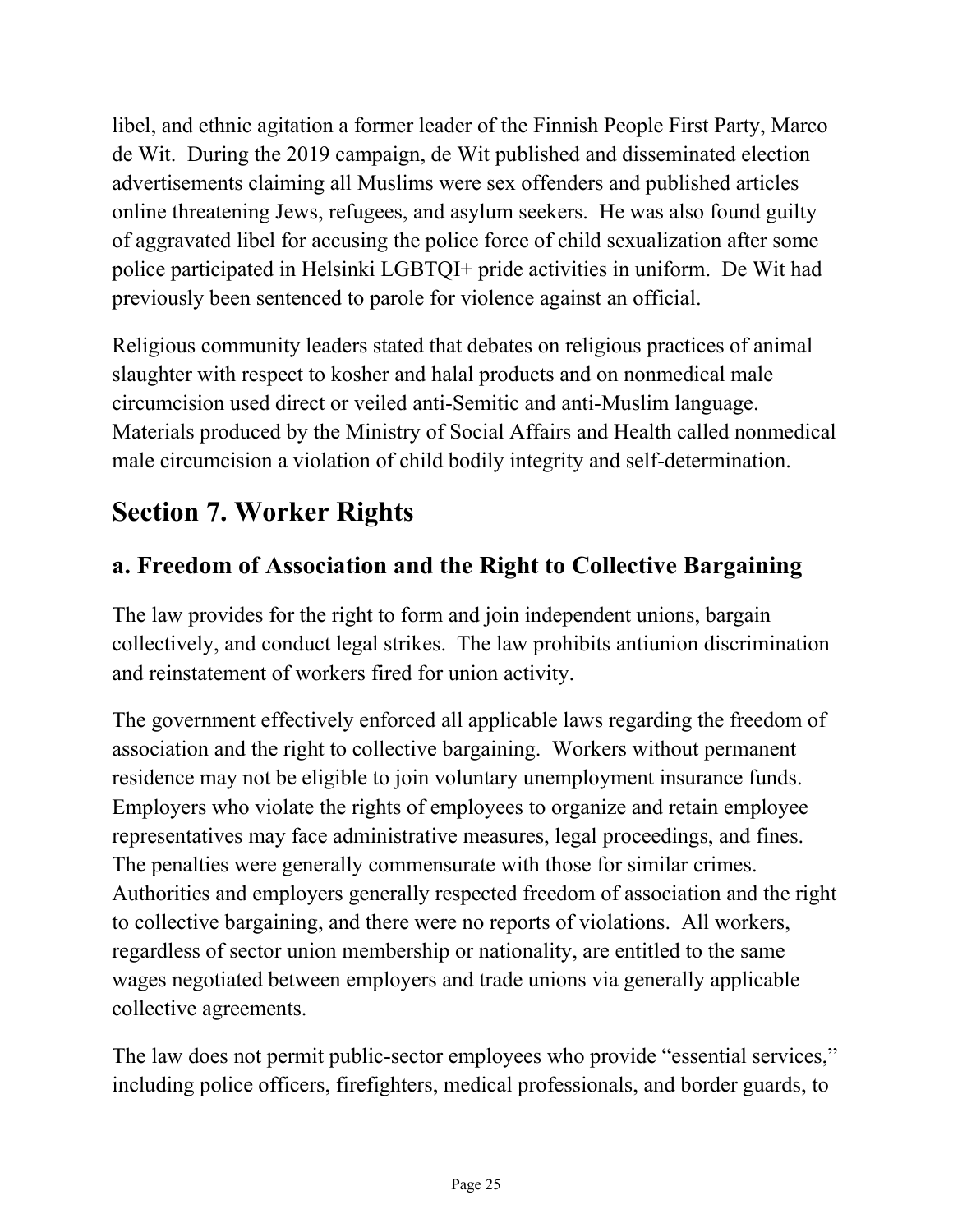strike. An official dispute board may make nonbinding recommendations to the cabinet on ending or limiting the duration of strikes when they threaten national security. Employees prohibited from striking may use arbitration to provide for due process in the resolution of their concerns.

# **b. Prohibition of Forced or Compulsory Labor**

The law prohibits all forms of forced or compulsory labor. The government effectively enforced the law. Penalties for forced or compulsory labor depend on the severity of the crime and were generally commensurate with those for similar crimes. Despite strong penalties for violations, some cases of persons subjected to conditions of forced labor in the country were reported.

Men and women working in the restaurant, cleaning, construction, and agriculture industries were the most likely to face conditions of forced labor. The sexual services sector, legal in certain circumstances, also saw incidences of sex trafficking and forced labor. From January 1 through June 30, Victim Support Finland, an NGO, supported 545 clients, including 98 new clients, who had been the victims of human trafficking, labor exploitation, or related crimes.

Also see the Department of State's *Trafficking in Persons Report* at [https://www.state.gov/trafficking-in-persons-report/.](https://www.state.gov/trafficking-in-persons-report/)

### **c. Prohibition of Child Labor and Minimum Age for Employment**

The law prohibits all of the worst forms of child labor but allows persons between the ages of 15 and 18 to enter into a valid employment contract as long as the work does not interrupt compulsory education. It provides that workers between the ages of 15 and 18 may not work after 10 p.m. or under conditions that risk their health and safety, which the Ministry of Social Affairs and Health defined as working with mechanical, chemical, physical, or biological hazards or bodily strain that may result from lifting heavy loads.

Penalties for violations of child labor regulations are commensurate with those for other similar crimes. The Ministry of Economic Affairs and Employment effectively enforced child labor regulations. There were no reports of children engaged in work outside the parameters established by law.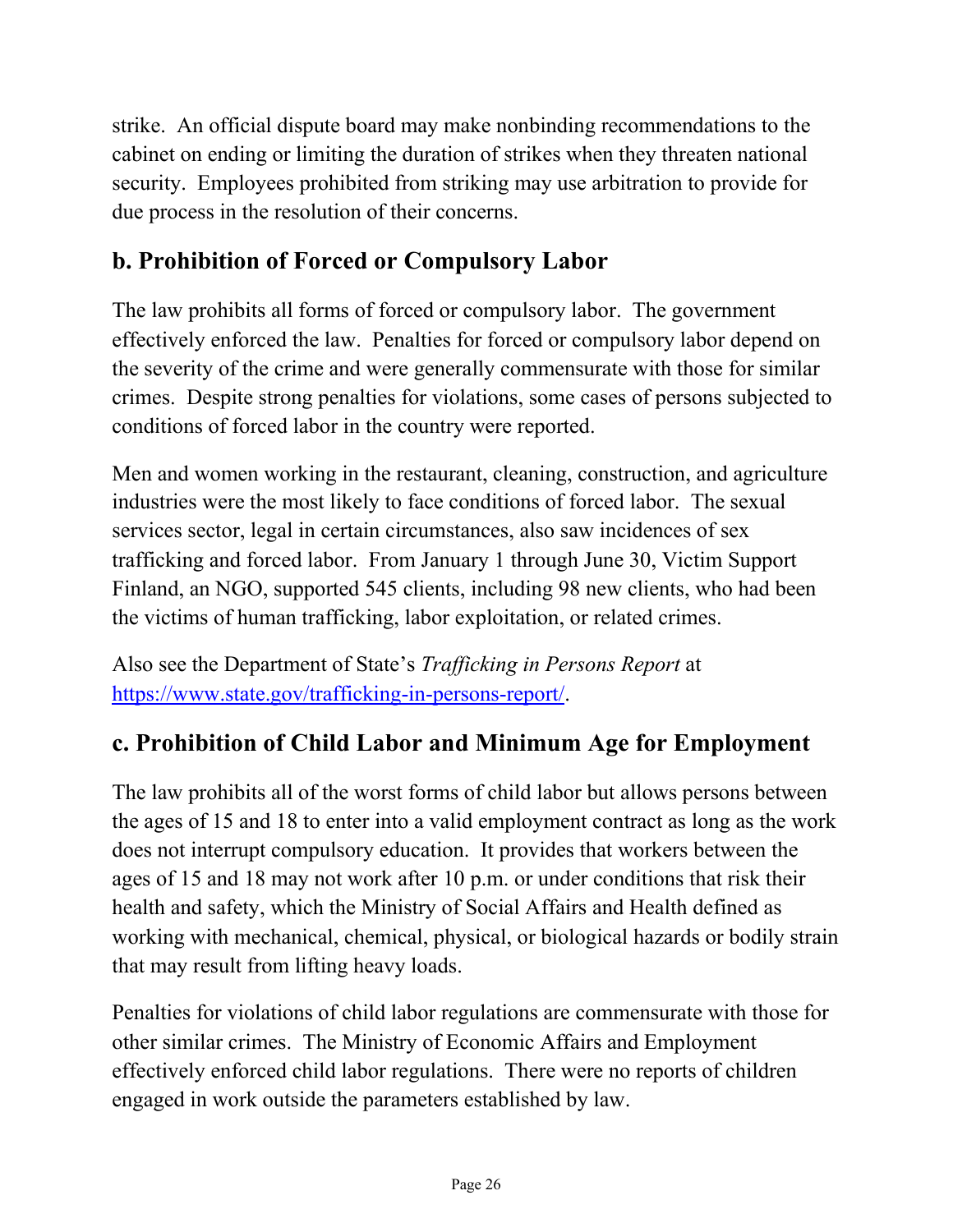## **d. Discrimination with Respect to Employment and Occupation**

The law broadly prohibits employment discrimination. Penalties for violations are commensurate with those for other similar crimes. The government effectively enforced applicable laws against employment discrimination.

The Occupational Safety Administration (OSHA) received 600 reports of workplace discrimination in 2020. Of the 140 reports that resulted in further inspection, 28 percent concerned ethnicity, nationality, language, or religion, 14 percent concerned age discrimination, and 5 percent concerned disability. OSHA highlighted that age was one of the most common reasons for workplace discrimination.

According to the Human Rights Center and the nondiscrimination ombudsman's office, discrimination in job recruitment was a significant problem, especially in cases where applicants had "non-Finnish" names. In October, *Helsingin Sanomat* reported that the University of Helsinki was under investigation for suspicions of discrimination. Three students stated that interviews for a position to teach Islam at a school in southern Finland were restricted to students who had a Finnish surname. The Faculty of Theology acknowledged and apologized for the incident on Twitter, and the dean of the faculty said an internal investigation was underway.

In June the government adopted a four-year gender equality action plan, which is designed to advance women's rights and empowerment by reducing the gender pay gap, promoting female entrepreneurship, raising gender equality awareness in schools, and reducing segregation in education and the labor market (see also section 6, Women).

A report from the equality ombudsman's office published in June detailed a case where a painter's fixed-term contract had been extended continuously until she revealed her pregnancy to her employer. The equality ombudsman found that the woman's occupational safety was not an acceptable reason for not extending her fixed-term contract, and the employer's actions were in violation of the law.

# **e. Acceptable Conditions of Work**

**Wages and Hour Laws:** While there is no national minimum wage law, the law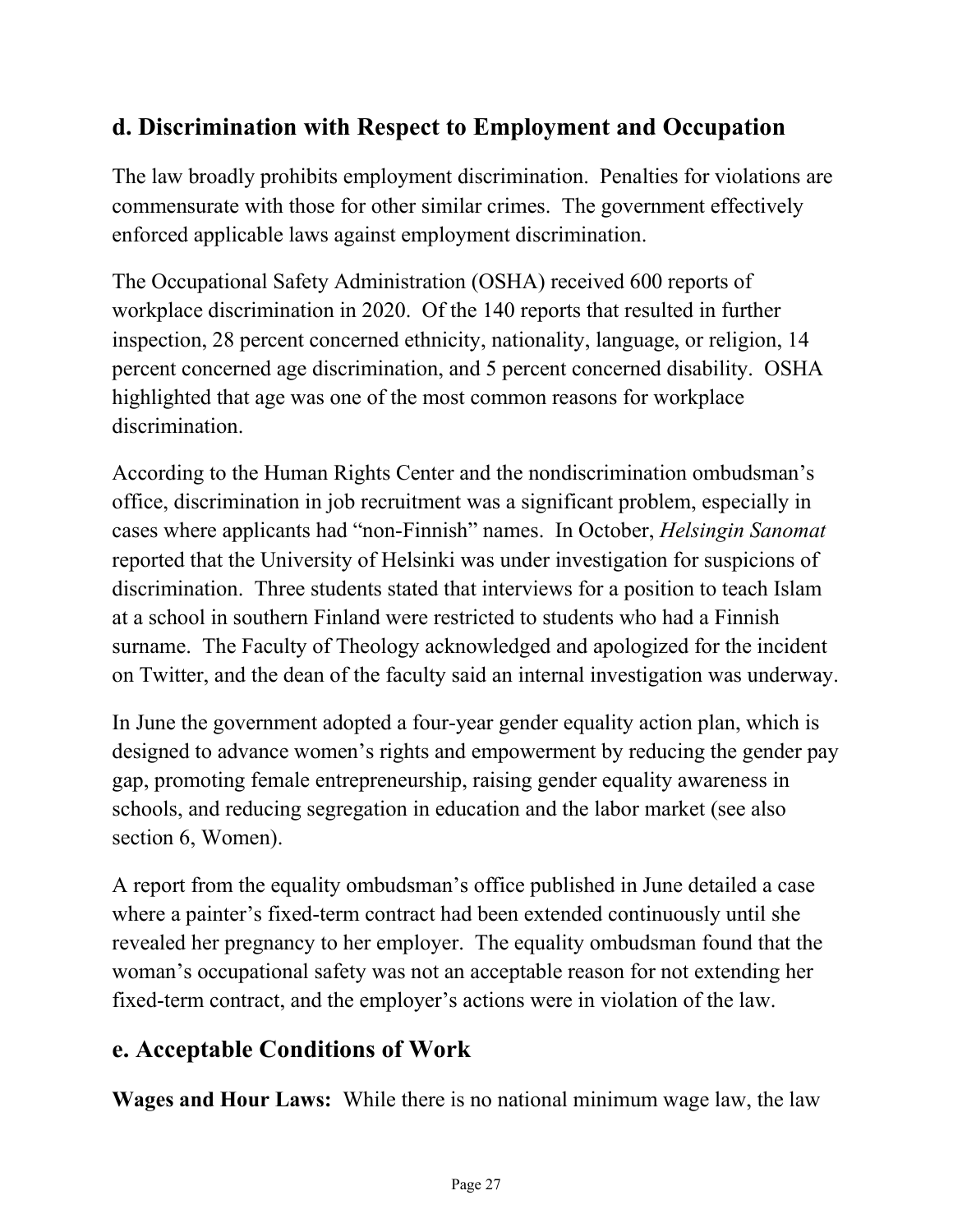requires all employers, including nonunionized employers, to pay the minimum wages stipulated in collective bargaining agreements. Authorities adequately enforced wage laws.

The standard workweek established by law is no more than 40 hours of work per week with eight hours work per day. Because the law does not include a provision regarding a five-day workweek, regular work hours may, at least in principle, span six days. The regular weekly work hours may also be arranged so that the average is 40 hours during a period of no more than 52 weeks. Persons in certain occupations, such as seamen, household workers, road transport workers, and workers in bakeries, are subject to separate workweek regulations. The law entitles employees working shifts or during the weekend to one 24-hour rest period per week. The law limits a worker to 250 hours of overtime per year and 138 overtime hours in any four-month period.

The Ministry of Economic Affairs and Employment is responsible for labor policy and implementation, drafting labor legislation, improving the viability of working life and its quality, and promoting employment. Authorities adequately enforced wage and overtime laws.

According to a service and restaurant industry trade union, there were 800 cases of wage and hour disagreements between employees and employers in 2020, and 35 percent of these cases were from the service, restaurant, and leisure industry.

**Occupational Safety and Health:** The Ministry of Social Affairs and Health is responsible for enforcement of labor laws and regulations. In addition, OSHA enforces appropriate safety and health standards and conducts inspections at workplaces. Individuals who commit work safety or working hours' offenses are subject to penalties commensurate with similar crimes. The center informs employers of inspections in advance unless a surprise inspection is necessary for enforcement purposes. A subsequent inspection report gives employers written advice on how to remedy minor defects. In the case of serious violations, the inspector issues an improvement notice and monitors the employer's compliance. When necessary, OSHA may issue a binding decision and impose a fine. If a hazardous situation involves a risk to life, an inspector can halt work on the site or issue a prohibition notice concerning the source of risk. Workers may remove